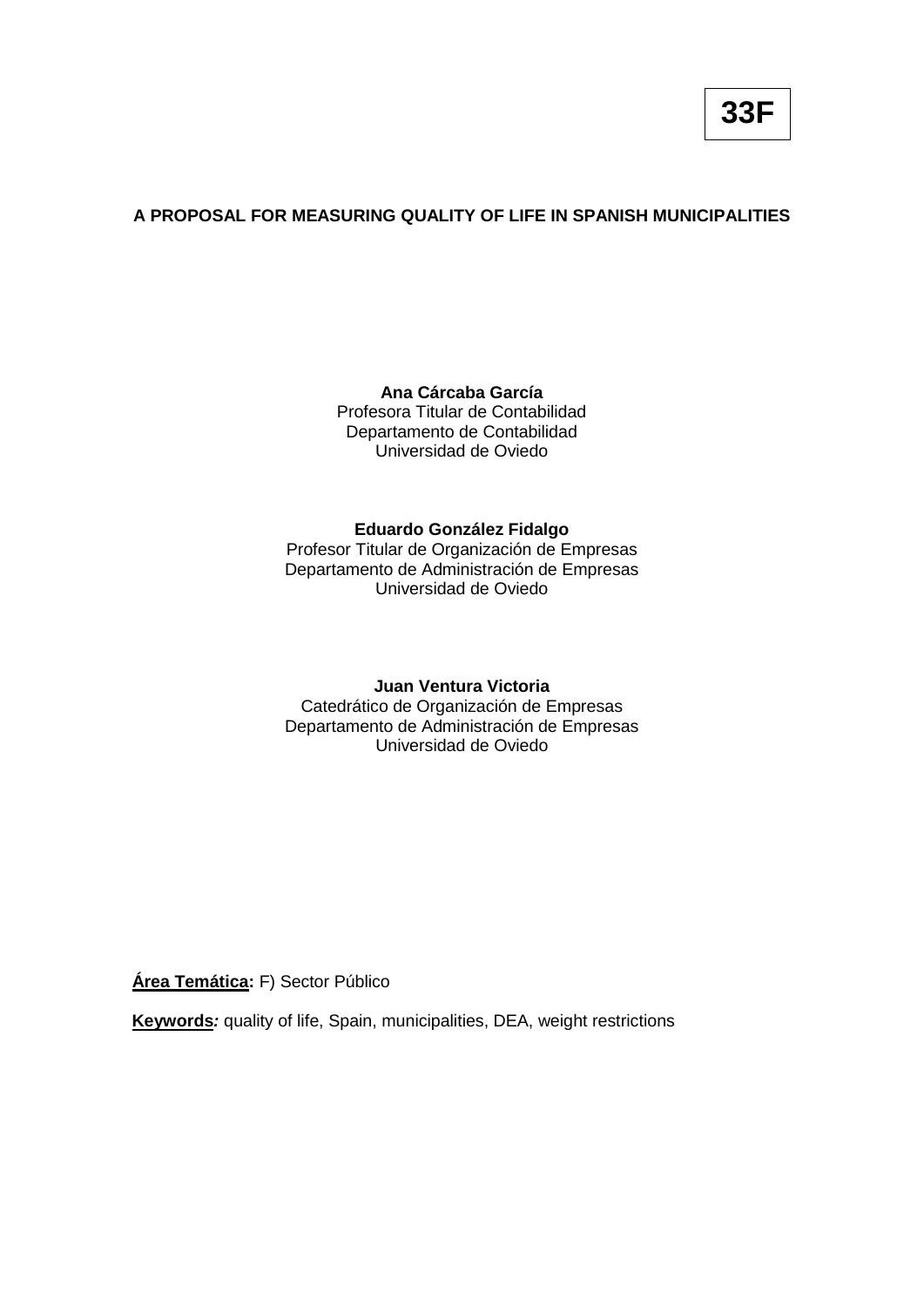## **A PROPOSAL FOR MEASURING QUALITY OF LIFE IN SPANISH MUNICIPALITIES**

## **Abstract**

This paper measures the quality of life (QoL) in the biggest Spanish municipalities in 2011. We follow recent descriptions of QoL to propose an integrated framework composed of eight dimensions. We combine different sources of information to construct 16 subindicators. Weight constrained Data Envelopment Analysis is then used to estimate the composite indicator of the QoL. Results show that the Northern and Central regions in Spain attain the highest levels of QoL, while the Southern and Mediterranean regions report lower scores. The results also show important differences between per capita gross domestic product and QoL at the provincial level.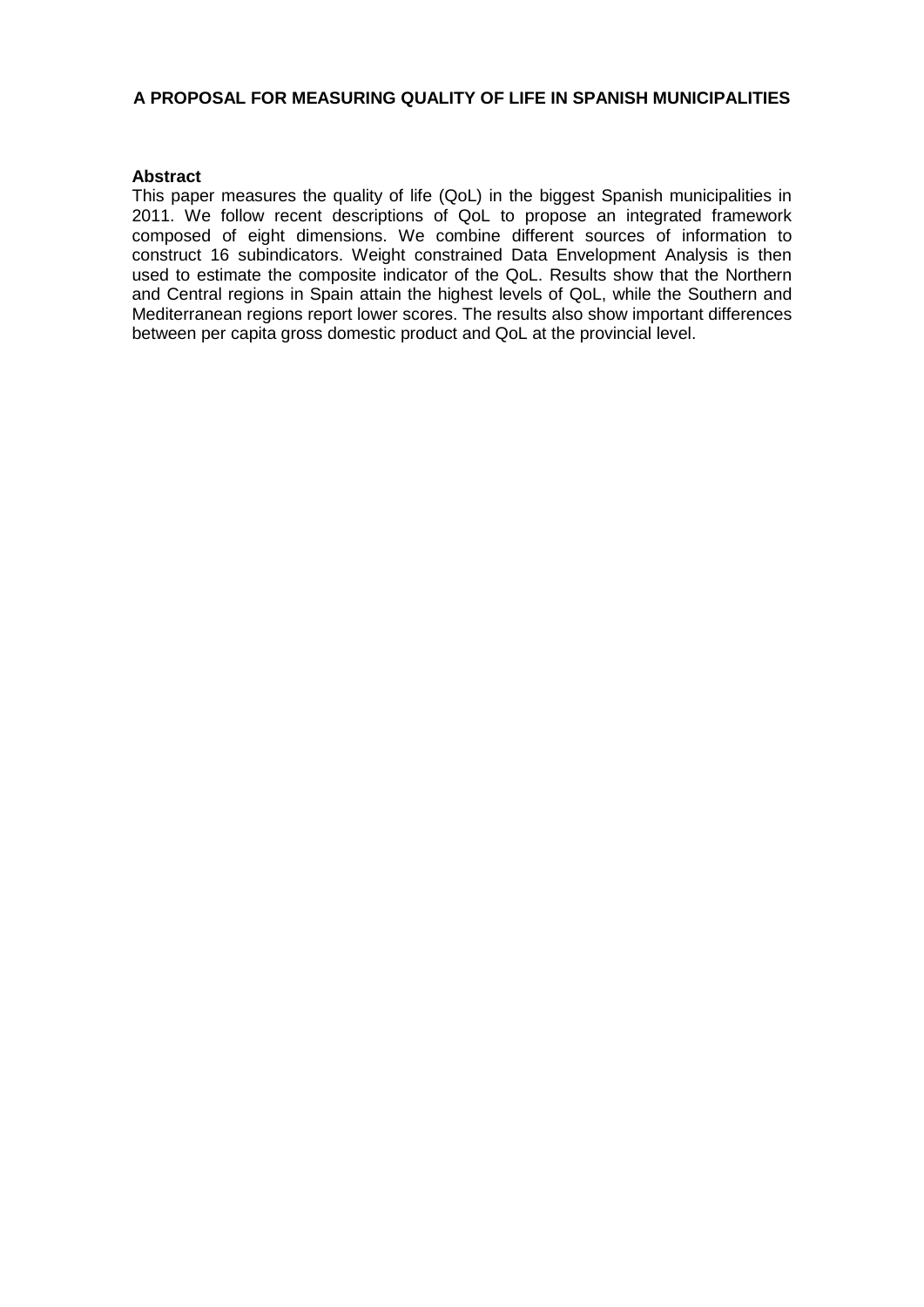## 1. **Introduction**

The progress and development of society should be the ultimate goal of public policy decision making. Social progress has been traditionally associated with economic macro-indicators, being Gross Domestic Product (GDP) the most extended one [1](#page-2-0) . However, the creator of GDP, Simon Kuznets warned against the potential misuse of GPD as a measure of well-being: "the welfare of a nation can scarcely be inferred from a measurement of national income" (Kuznets, 1934: 7). A wide consensus exists today in social science research on the need to complement income indicators, such as GDP, with additional social and environmental dimensions that complete the assessment of social progress (Costanza et al., 2009; Fitoussi and Stiglitz, 2011). This enhanced view of well-being goes far beyond wealth and material standards of living. It includes a list of items which are not traded in markets but make life worth living (a clean environment or social relations, for instance).

Research on quality of life (QoL) can be traced back to the early works of Easterlin (1974), Campbell et al. (1976) or Andrews and Withey (1976), who showed that economic growth (i.e., GDP growth) was not necessarily accompanied by the corresponding growth in well-being (the well-known Easterlin paradox). In the 1990s, the United Nations created the Human Development Index, complementing GDP with measures of health and education, with the aim of tracking social progress in developing and underdeveloped countries. The academic interest on the topic increased rapidly during the 1990s and 2000s. Institutions such as the OECD and the European Commission also showed strong interest in developing statistical tools for the assessment of the quality of life in their respective domains. The influential report of the Commission on the Measurement of Economic Performance and Social Progress (CMEPSP) placed the topic in the centre of the social sciences agenda (Stiglitz et al., 2010).

Applied research in QoL has placed countries and individuals as the preferred units of analysis<sup>[2](#page-2-1)</sup>. In contrast, the municipal level has received much less attention. Data limitations partly explain this situation, since the indicators required to measure the different domains of QoL are only available for the largest cities. This is unfortunate, since the municipal level can be even more relevant for the assessment of QoL than the regional or national levels (González et al., 2011).

According to economic indicators, the recent financial crisis started in 2008 had a profound impact in Europe and, in particular, on the Spanish population (Guardiola et al, 2015; Méndez et al., 2015). With negative growth of GDP (from 2009 to 2013) and

<span id="page-2-1"></span><span id="page-2-0"></span><sup>&</sup>lt;sup>1</sup> We must note that GDP was not originally designed as a measure of social progress or well-being, but simply as a measure of economic activity. However, it has been and still is commonly used by both economists and politicians as a proxy of well-being.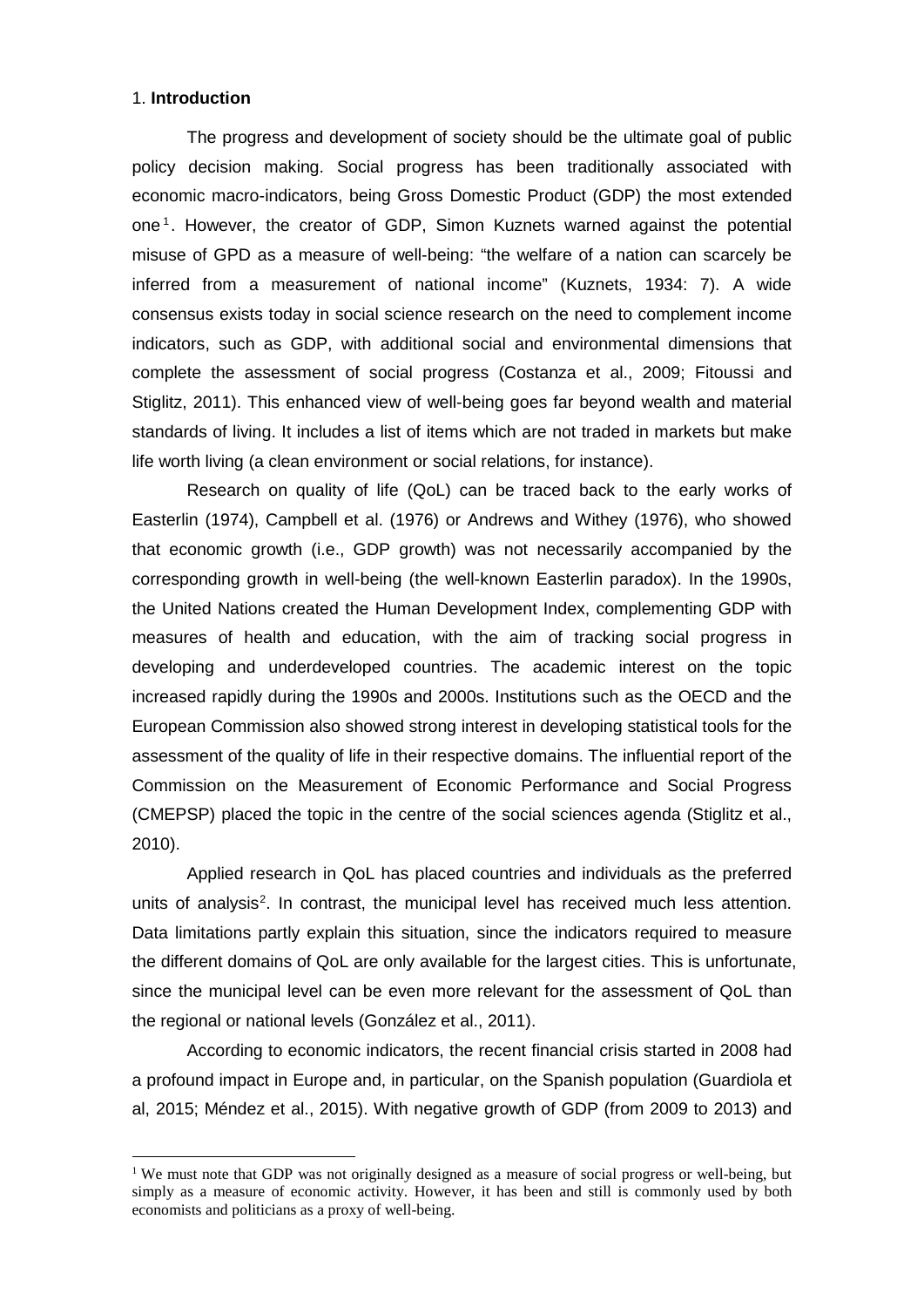alarming unemployment figures (peaking 27% as of January 2013), the risk of poverty and social exclusion has increased dramatically. It is estimated that 20% of the Spanish population was below the poverty line in 201[3](#page-3-0), five points more than in 2004<sup>3</sup>. The severe material deprivation rate also rose from [4](#page-3-0).8 in 2004 to 6.2 in 2013<sup>4</sup>. Our intention in this paper is to revisit the situation of the biggest Spanish municipalities in terms of QoL in 2011 (i.e., ten years after our previous study). For this purpose, we have carefully collected a comprehensive set of social and economic indicators covering all the relevant dimensions of QoL in 2011. This update may illustrate the impact of the crisis across the territory, not only in terms of GDP but also in terms of well-being.

Measuring quality of life in municipalities is a demanding task. The dimensions of quality of life are many and varied, but data at the municipal level is scant. While it is almost impossible to collect precise indicators to measure every single angle of QoL, we propose using various proxies that can be obtained from different sources. In order to aggregate this information into a composite index of QoL, we rely on Data Envelopment Analysis (DEA). DEA is a frontier technique that has been extensively used for the measurement of efficiency in production. While DEA was not initially designed for the measurement of QoL, its use within the social indicators literature has become increasingly popular, giving rise to the Benefit of the Doubt (BoD) approach (Cherchye et al., 2007). After the pioneering work of Hashimoto and Ishikawa (1993), who applied DEA to estimate quality of life in Japan, more than 50 papers have applied this methodology for the measurement of QoL. See Mariano et al. (2015) for a comprehensive review.

The paper is structured as follows. Section 2 briefly reviews the literature on the measurement of the quality of life and, in particular, its application to municipalities. Section 3 presents the data and describes the indicators used to approximate each of the 8 dimensions of QoL considered. Section 4 describes the weighted constrained DEA model proposed. Section 5 shows the results obtained and concluding remarks are provided in a final section.

## **2. The measurement of quality of life in municipalities**

Social welfare is a central topic in Economics and other social sciences. Unfortunately, aggregate market-based indicators (GDP most notably), and not wellbeing measures, have traditionally guided policy decision making. The flaws of GDP are well known to economists (see Stiglitz et al., 2010) and there is growing consensus that the excessive political emphasis on aggregate market transactions is misplaced.

<sup>&</sup>lt;sup>2</sup> See Somarriba et al. (2015) for a recent example that measures trends in QoL for European countries.  $3$  Data obtained online from the official statistics of the Instituto Nacional de Estadística.

<span id="page-3-0"></span>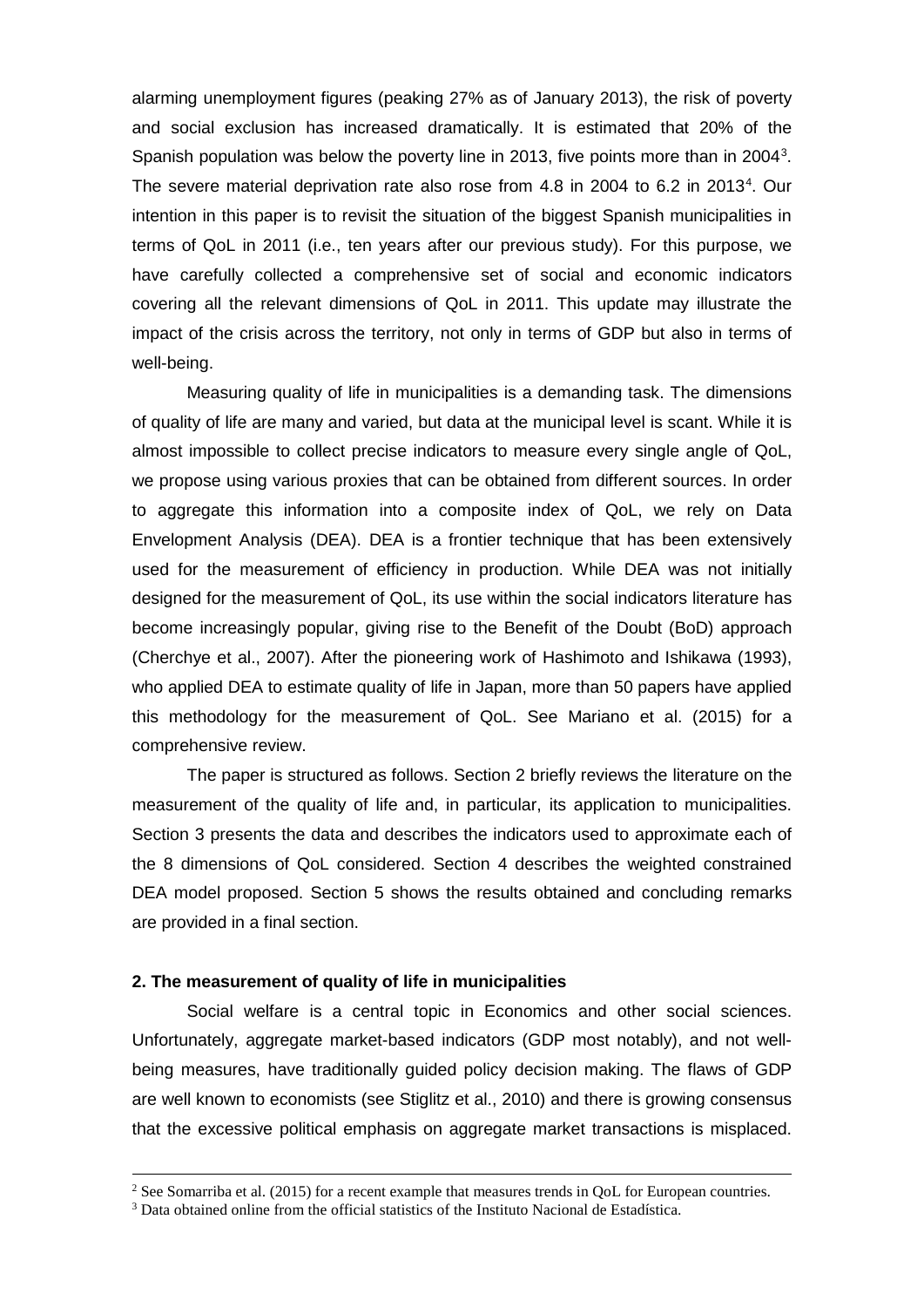Human and not economic development should be the ultimate goal of society. Furthermore, human development has a positive impact on economic growth, while the opposite is not necessarily true (Ranis et al., 2000).

During the last decade, the European Commission and the OECD have promoted some interesting initiatives to introduce QoL into the political agenda, starting off with the 2007 conference "Beyond GDP" and the 2009 conference "GDP and Beyond", which challenged authorities and institutions to extend the focus of statistical information and political action beyond macroeconomic figures. The influential report of the French Commission on the Measurement of Economic Performance and Social Progress (CMEPSP), elaborated by Stiglitz, Sen and Fitoussi in 2009, highlighted the multidimensional nature of QoL and sustainability and specified the type of statistical information that should be developed to obtain useful indicators. Several institutions took the challenge of developing such indicators, most notably the OECD and the European Statistical System (ESS). Since 2013, the OECD publishes the Better Life Index and How is Life, addressing quality of life along 11 dimensions (housing, income, iobs. community, education, environment, civic engagement, health, life satisfaction, safety and work-life balance). In turn, closely following the CMEPSP recommendations, the ESS Sponsorship group on Measuring Progress, Well-being and Sustainable Development, recommended 8+1 dimensions along which QoL should be addressed (material living conditions, productive or main activity, health, education, leisure and social interaction, economic and physical safety, governance and basic rights, natural and living environment, overall experience of life).

While these efforts seem promising, the current application of the statistical information developed is still far from reaching the municipal level of analysis. Not surprisingly, most studies focus on the national or regional level. Local information about the different dimensions of QoL is still scant and dispersed within Europe. A notable contribution to extend the assessment of QoL to the local level is the Urban Audit Project (UAP), which started in 1999. The UAP compiles data in 9 dimensions (demography, social aspects, economic aspects, civic involvement, training and education, environment, transport and travel, culture and leisure, innovation and technology) with more than 300 variables corresponding to 284 European cities. It is an ambitious project and has compiled a comprehensive collection of data which is very useful to construct meaningful indexes of QoL. Unfortunately, the scope of the project is not yet enough to allow the analysis of QoL at the municipal level within a given European country, since only the biggest cities are included in the database.

Despite data limitations there is a growing body of empirical literature estimating QoL in cities (Ballas, 2013). Some international early examples include estimations of

 <sup>4</sup> Data obtained online from the official statistics of Eurostat.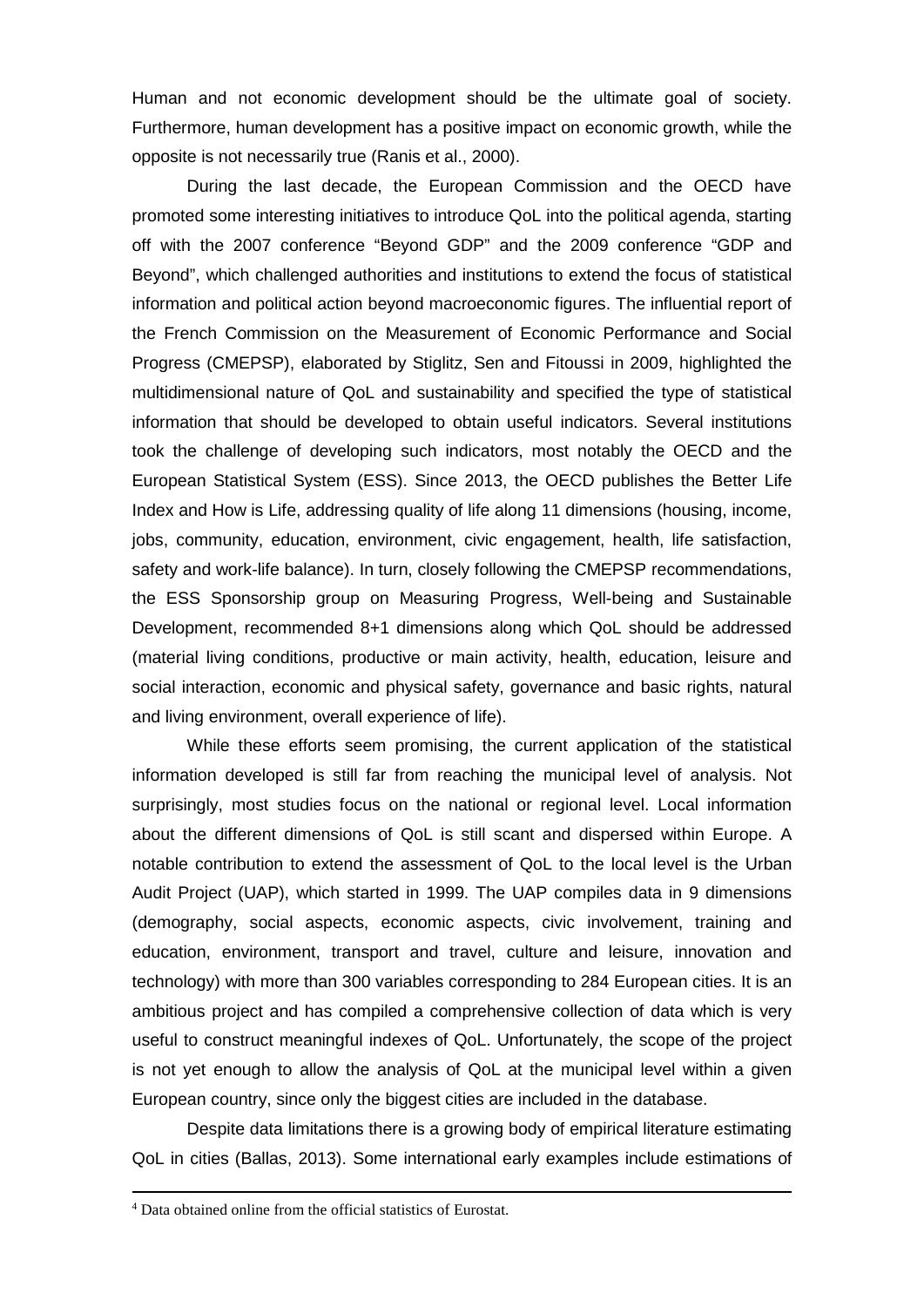QoL for US metropolitan areas (Becker et al, 1989), Japanese prefectures (Hashimoto and Ishikawa, 1993) or US counties (Marshal and Shortle, 2005). Within Europe, Morais and Camanho (2011) used the Urban Audit data to compute composite QoL indicators for an extensive sample of 206 cities belonging to 25 countries. Within country analyses in Europe are still scant. Poldaru and Roots (2014) is a recent example. In the case of Spain, the most comprehensive analysis measured QoL in a sample of 643 municipalities for 2001 (Gonzalez et al., 2011). Other authors have estimated QoL indexes for smaller intraregional samples, including Martin and Mendoza (2013) for Canarias, Royuela et al (2003) for the province of Barcelona, Zarzosa (2005) for the province of Valladolid or López and Sánchez (2009) for Galicia. Some recent research has estimated QoL indirectly by analyzing migration patterns in a sample of 700 Spanish municipalities (Navarro and Artal, 2015).

In this paper, we try to overcome the data availability limitation by making a considerable effort to collect data from sources containing information capable of approximating most of the dimensions of QoL identified in the literature. While there is no complete consensus about which dimensions are these, we follow the guidelines provided in the influential Stiglitz et al. (2010) report and the subsequent work of the ESS Soponsorship group and the OECD's "Better life" initiative. Following these sources, we propose an integrative framework that considers 8 dimensions<sup>[5](#page-5-0)</sup>, for which information at the municipal level in Spain can be obtained. Table 1 shows the relationship between our proposal and the three sources just mentioned:

## <<<<<<<<<TABLE 1 ABOUT HERE>>>>>>>>>>>>>>

While there is no precise one-to-one link among the three specifications of QoL considered, they all focus on the same underlying factors. Of the eight dimensions, four are very precise and almost identically specified in the three proposals: health, education, environment, safety. We take sides with the ESS sponsorship group in combining economic and physical safety within the same dimension. The material living conditions dimension accounts for the income and housing dimensions suggested by the OECD's Better Life Index, since they all refer to material conditions. In turn, personal activities accounts for the activities other than work and is related with the OECD's work-life balance. In the same manner, social interaction accounts for the concern and connection with the community, which has been identified as a critical

<span id="page-5-0"></span><sup>&</sup>lt;sup>5</sup> The ESS sponsorship group proposes a 9<sup>th</sup> dimension (Overall Experience of Life) to account for the subjective perception of the own QoL. So does the Better Life Index of the OECD. While we sympathize with the life satisfaction dimension, in this study we only have access to objective dimensions (not selfreported perceptions). Therefore, our QoL index will be constructed in the tradition of the Scandinavian welfare research (Erikson, 1974, 1993) that bases QoL exclusively on objective indicators. It can also be understood in terms of the capabilities approach (Sen, 1993).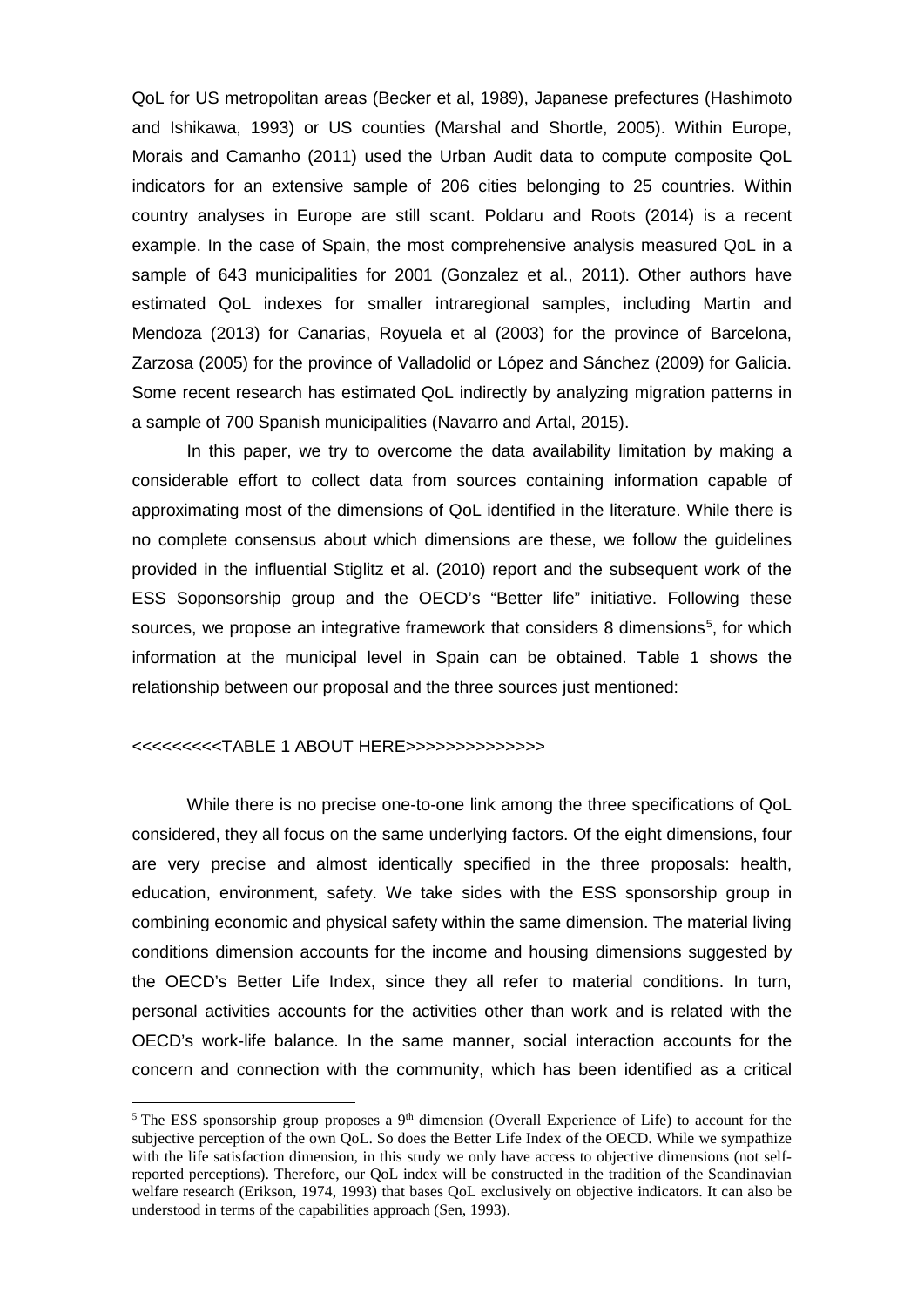component of QoL. Finally, governance and political voice will account for the participation of the people in the political life of the municipality and the quality of public governance. In the following section we describe the data and the indicators used to assess each of the eight dimensions at the municipal level in Spain.

## **3. Data and partial indicators of QoL**

Our objective in this paper is to propose a methodology to measure QoL in Spain using different available sources and to update our results for the biggest Spanish municipalities from 2001 to 2011. Our previous paper (González et al., 2011) relied mainly on data obtained from the census for a sample of 643 municipalities over 10000 population<sup>[6](#page-6-0)</sup>. The census is elaborated every 10 years by the Spanish *Instituto Nacional de Estadística* and contains varied information about the people and the dwellings. Unfortunately, only the municipalities over 20000 population are identified in the 2011 census microdata. For this reason, we have limited the current study to a reduced sample of 393 municipalities. Next we describe the battery of indicators that will be used to approximate each of the eight dimensions of QoL shown in Table 1.

## **Material Living Conditions**

The first dimension in Table 1 focuses on the material or economic aspects of well-being and is strongly related to poverty and social exclusion. While we don't have information on per capita income at the municipal level for the entire sample, the census microdata provides a good proxy that is called Average Socioeconomic Condition (ASC). This variable measures (on a scale) the socioeconomic status of every individual registered. Its municipal average is a reasonable proxy of material living conditions. A second element related to this dimension is housing, which is also partially associated with health concerns. From the census microdata we computed the Average Net Surface (ANS) and the average Living Conditions of the Dwellings (LCD)<sup>[7](#page-6-1)</sup>. By multiplying both variables we computed a combined indicator of the overall Quality of the Dwellings (QD=ANS·LCD).

#### **Health**

Health is perhaps the most straightforward addition to GDP that is needed for obtaining a measure of well-being that goes beyond material concerns. Not surprisingly, health and education were the two key dimensions originally added to GDP by the

<span id="page-6-0"></span> <sup>6</sup> This census is named "Censo de Población y Viviendas" and is elaborated by the Spanish National Statistics Office (INE) every ten years. The last one was referred to 2011.<br>
<sup>7</sup> This index ranges from 0 to 100 and takes into account factors of the buildings as the age of

<span id="page-6-1"></span>construction, tumbledown status, hygienic conditions, running water, indoor toilet, accessibility, heating, etc.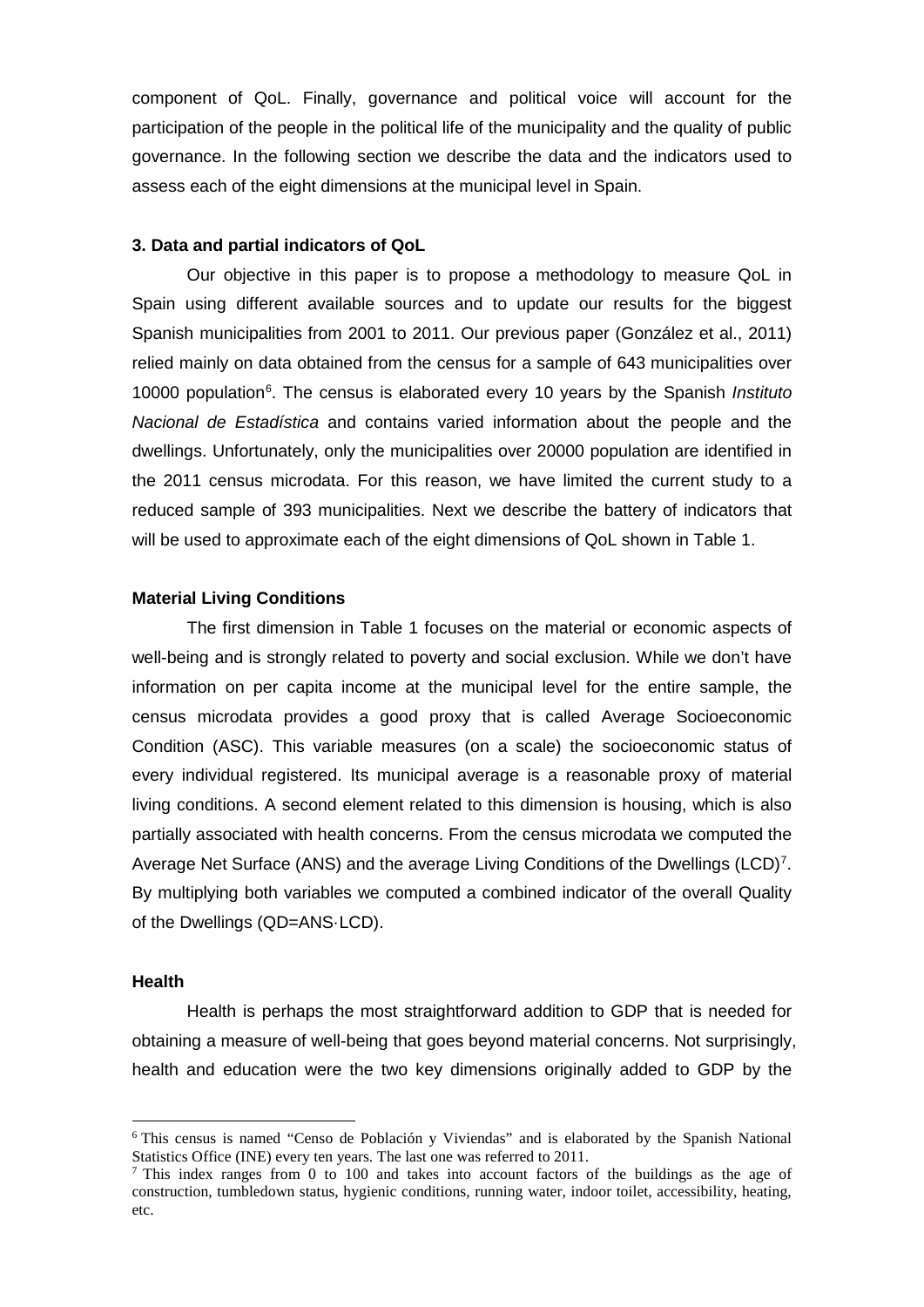United Nations in the Human Development Index. We use two health indicators based on mortality data<sup>[8](#page-7-0)</sup>. The first one is Excess of Mortality (EM) adjusted by age. To construct this indicator for each municipality, we divided the population into age groups of five years (0-5, 6-10….) and then computed mortality rates within each age group. These rates were adjusted by weighting each age group rate by the national norm. The age-adjusted mortality rate of the municipality was then divided by the aggregate national mortality rate. This ratio reflects whether age-adjusted mortality in the municipality is higher or lower than the national norm. Then, we constructed a second indicator using mortality microdata called Avoidable Mortality (AM). We counted the number of deaths that can be classified as avoidable following a consensus of Spanish health experts (Gispert et al., 2006). These include, for instance, breast cancer for women (not for men) in ages between 0 and 75. Health services should monitor women for breast cancer and available health services technology should be able to prevent this source of death for patients younger than 75. Our AM variable is the ratio of avoidable deaths to total population in the municipality<sup>[9](#page-7-1)</sup>.

## **Education**

The third component of the Human Development Index and a key dimension for a composite indicator of QoL is Education. The level of education increases subjective QoL (Ross and Van Willigen, 1997) and additionally generates positive externalities on the community (Grace, 1989). Therefore, it is not only the own education level what influences QoL but the joint education level of the community. The census microdata contains two relevant indicators of educational attainment. The first, and most informative one, is the overall level of education (OLE), in a scale from 0 (illiterate) to 10 (PhD). The census also provides a dummy variable indicating whether the individual completed a university degree (UD) or not.

#### **Environment**

The physical urban environment plays a central role in limiting the potential for the development of good quality of life and is also strongly related to sustainability. Environmental quality refers mainly to aspects such as the existence of clean green areas and unpolluted air and water, apart from other aspects more difficult to quantify as the visual perception of the environment. Since 2007, the Spanish Ministry of Agriculture, Food and Environment publishes data on the quality of air, obtained from a

<span id="page-7-0"></span> <sup>8</sup> Mortality microdata include the complete registry of deaths including the cause of death, age and residence. The microdata identifying the municipality of residence are not publicly available. We thank the INE for facilitating these data for our research.

<span id="page-7-1"></span><sup>&</sup>lt;sup>9</sup> To be exact, we used the data of population under 75, since most cases of death are only considered to be avoidable for individuals below that cut-off age.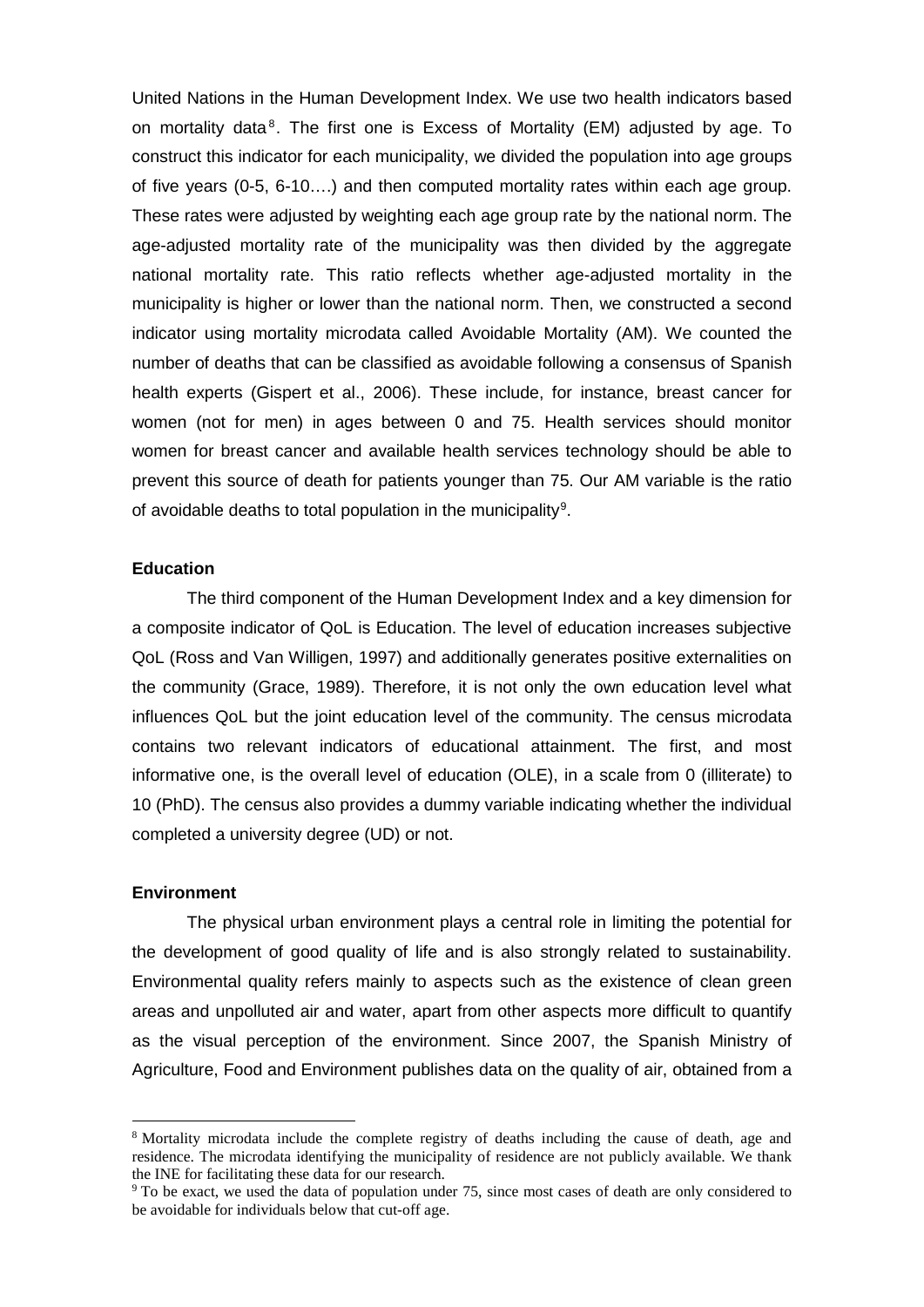network of stations for air quality measures. We compiled data on two different pollutants which are subject of big concern for health according to the World Health Organization (WHO, 2006): 1) Particulate matter  $(PM_{10}$ , average daily value), which, according to the WHO, affects more people than any other pollutant. It is composed of small particles which can penetrate and lodge deep inside the lungs, contributing to many health problems such as lung cancer, and 2) Ozone  $(O_3, 26<sup>th</sup>$  maximum 8-hour mean), which is one of the main components of photochemical smog and is associated with varied health problems such as heart and lung diseases<sup>10</sup>.

## **Economic and Physical Safety**

Both economic and physical safety have been stressed as relevant components of the QoL. A usual indicator of economic safety is the Unemployment Rate (UR), a well-recognized source of economic insecurity and social exclusion. Further, unemployment is associated with a deterioration of physical and mental health (Lahelma, 1992; Janlert, 1997) and psychological well-being (McKee-Ryan et al. 2005). People who become unemployed report lower subjective quality of life even after controlling for the loss of income (Fitoussi and Stiglitz, 2011). Physical safety is also important, not only because of its most obvious effect on physical integrity, but also because of the effect of perceived insecurity in emotions (Stiglitz et al., 2010). Upon request, the Spanish Ministry of Home Affairs provided disaggregated crime data for all the municipalities in the sample except those in País Vasco and Cataluña. Unfortunately, for these two regions we only had access to aggregate data<sup>[11](#page-8-1)</sup>. Therefore, we use the total number of crimes divided by total population (CRI).

#### **Governance and Political Voice**

The quality of local governance greatly affects the quality of the public services received by the citizens and, therefore, is of paramount importance to QoL. The financial condition of the local government can be used as a proxy of the quality of public management (e.g., Groves et al, 1982; Zafra-Gómez et al, 2009; Cuadrado-Ballesteros et al., 2012). Along this line, the financial result or cash surplus is a key indicator of financial health. In order to avoid the size effect in this indicator, we take the ratio of the cash surplus on the total budget of the local government (CS). In the same way, active participation of citizens in public decision making is a sign of freedom and concern about quality of life. Political voice is critical for public policy accountability. The only available indicator of political voice for the whole sample of municipalities was

<span id="page-8-0"></span><sup>&</sup>lt;sup>10</sup> The WHO also stresses the importance of Nitrogen Dioxide (NO<sub>2</sub>) and Sulfur dioxide (SO<sub>2</sub>). Unfortunately, data for these two elements were not available for the entire sample.

<span id="page-8-1"></span><sup>&</sup>lt;sup>11</sup> The data for País Vasco are publicly available online. In the case of Cataluña the data were provided by the Autonomous Government upon request for this research.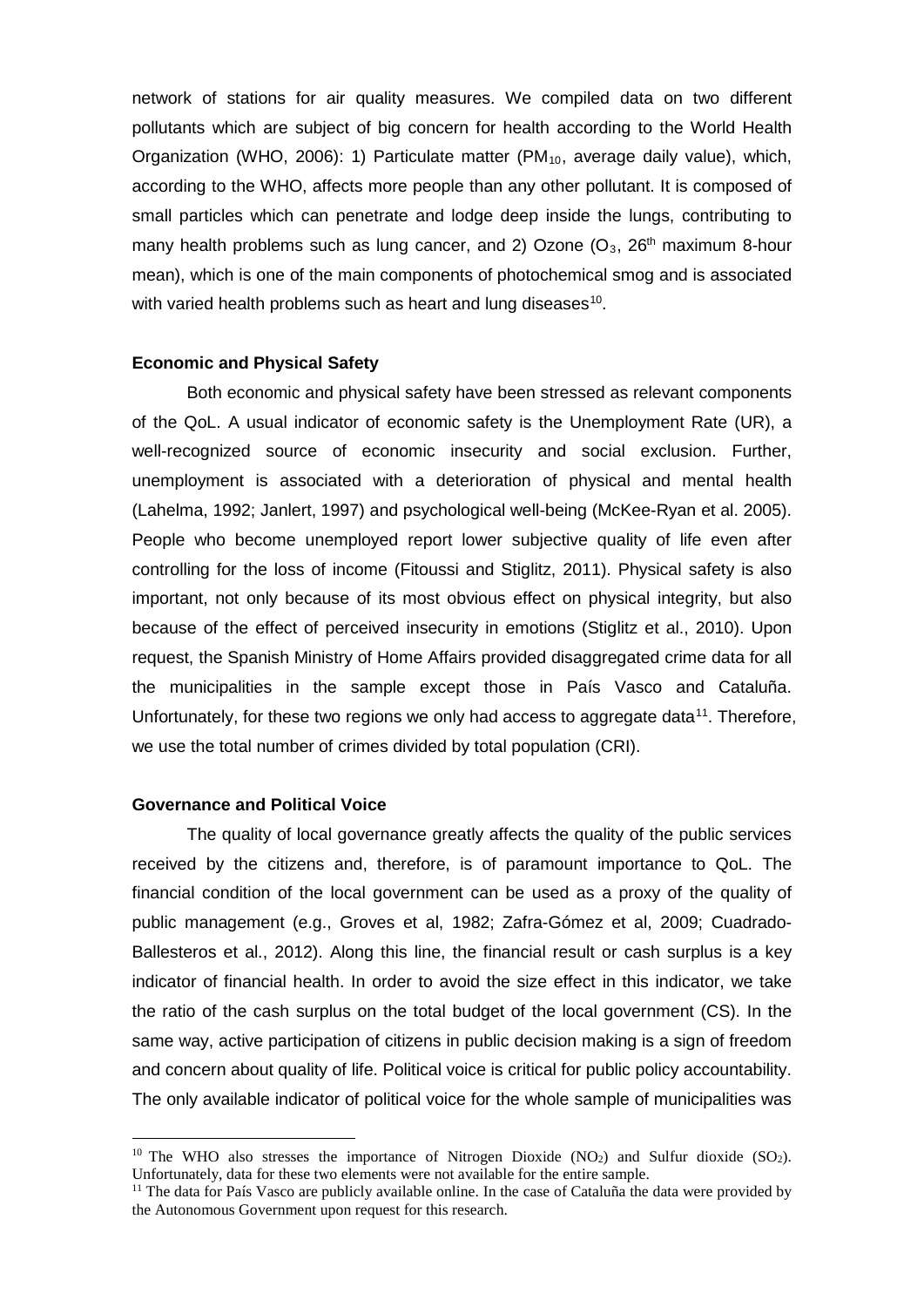the percentage of participation in municipal elections in 2011 (PME). Voter turnout is a common indicator for this dimension and has been used, for instance, in the OECD's better life index within the civic engagement and governance.

## **Social Interaction**

The existence of places and institutions that facilitate social interaction can be beneficial to QoL since they ease developing social and cultural relations (Lloyd and Auld, 2002). Involvement towards the community is also an important part of social interaction that contributes to QoL. Two indicators are available to be used as proxies for this dimension. The first one, included in the census microdata, is the participation in volunteering activities (VA), which shows the degree of commitment with the most needed in the community. The second variable is the total number of cultural and social centers available in the municipality, divided by the population  $(CSC)^{12}$ .

## **Personal Activities**

Related with the previous dimension is the time devoted to non-working pleasant activities. Our municipal database contains two variables that reasonably approximate this dimension of QoL. The first one is the commercial market share (CMS), a variable included in the Anuario Económico de España 2011 which is elaborated by La Caixa<sup>[13](#page-9-1)</sup>. As some of the pleasant personal activities identified by Stiglitz et al. (2010) imply consumption, they will also contribute to the commercial market share of the municipality (e.g., shopping, traveling, eating, exercising). The second proxy is commuting time (CT), which negatively affects QoL since it withdraws time from pleasant personal activities<sup>[14](#page-9-2)</sup>. Commuting has been consistently associated with reduced subjective well-being even after compensating for the increased income or better housing that can be obtained from the extra income associated with larger commuting times (Stutzer and Frey, 2008).

## <<<<<<<TABLE 2 ABOUT HERE>>>>>>>>>>>>>>>>>

 $12$  This variable was obtained from the municipal database of CajaEspaña.

<span id="page-9-1"></span><span id="page-9-0"></span> $13$  To compute this index, La Caixa takes into account the population, number of phones, automobiles, trucks and vans, banking offices and retail activities. In order to make this index comparable across municipalities we divided it by the population.

<span id="page-9-2"></span> $14$  The raw data distinguishes between two destinations (job or school). Our variable is the arithmetic average of both. We also must indicate that INE does not compute an index associated with these variables. Instead the report includes the percentage of people on seven intervals that go from "less than 10 min" to "more than 90 min". We took mark classes in the mean of the intervals (90 for the last interval) and weighted each class mark by the percentage of population within the interval. The weighted sum can be interpreted as the average time employed to get to the school or job and is the variable used in this paper.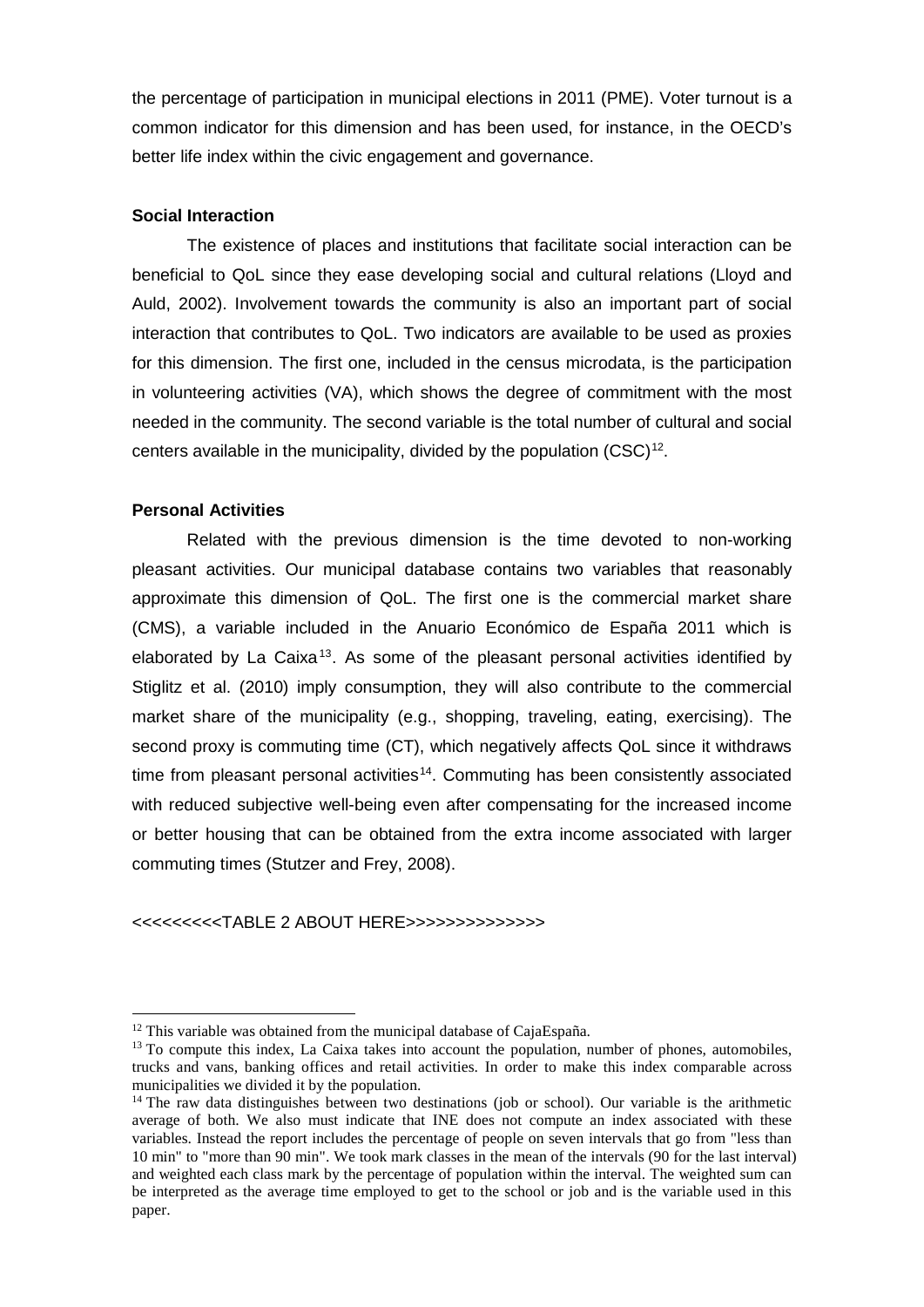Table 2 shows the complete list of indicators used to approximate the 8 dimensions of QoL<sup>[15](#page-10-0)</sup>.

## **4. Methods**

The first step to estimate the composite indicator of QoL was to compute the 16 partial indicators listed in Table 2 for each of the 393 municipalities in the sample, as explained in the previous section. Then, these partial indicators need to be aggregated into a single composite indicator. The OECD's Handbook on Constructing Composite Indicators (Nardo et al., 2005) describes different methodologies that can be applied to combine varied information into a QoL index. In this paper we follow the DEA approach, that was originally proposed by Hashimoto and Ishikawa (1993) for measuring QoL. In order to compute the DEA scores, the first step is to construct a frontier containing the municipalities that must be considered as the best referents. Let's follow the traditional specification of Charnes et al. (1978) with an output orientation, which requires solving the next mathematical program for each municipality *i* in the sample:

$$
\sum_{m=1}^{M} v_m x_{im}
$$
\n
$$
\sum_{s=1}^{m=1} u_s y_{is}
$$
\n
$$
s.a:
$$
\n
$$
\sum_{m=1}^{M} v_m x_{jm}
$$
\n
$$
\sum_{s=1}^{S} u_s y_{js}
$$
\n
$$
u_s, v_m \ge 0 \quad , \quad \forall s, m
$$
\n(1)

where *xim* represents the amount of input *m* in municipality *i*, *yis* represents the amount of output *s* in municipality *i*, *vm* is the weight of input *m,* and *us* is the weight of output *s* and *j* represents any municipality in the sample*[16](#page-10-1)*.

To avoid the arbitrary definition of the different dimensions as inputs or ouptuts (bads and goods), we transform all the variables into outputs (i.e., more is better). For this purpose, we followed the distance to the group leader normalization method

<span id="page-10-1"></span><span id="page-10-0"></span><sup>&</sup>lt;sup>15</sup> Many of these variables (or similar indicators) are proposed by the EU Sponsorship Group on measuring social progress and by the OECD Better Life Index. For instance, the unemployment rate, excess mortality, quality of dwellings, overall level of education, air quality  $(PM_{10}, O_3)$ , voluntary work, crime rates and polls numbers can be found in very similar or identical form. There are also indicators which are similar to the average socioeconomic condition and commercial market share. Even though our selection of indicators is constrained by data availability, we believe it offers a close description of the QoL dimensions in a similar way as they are specified in those initiatives.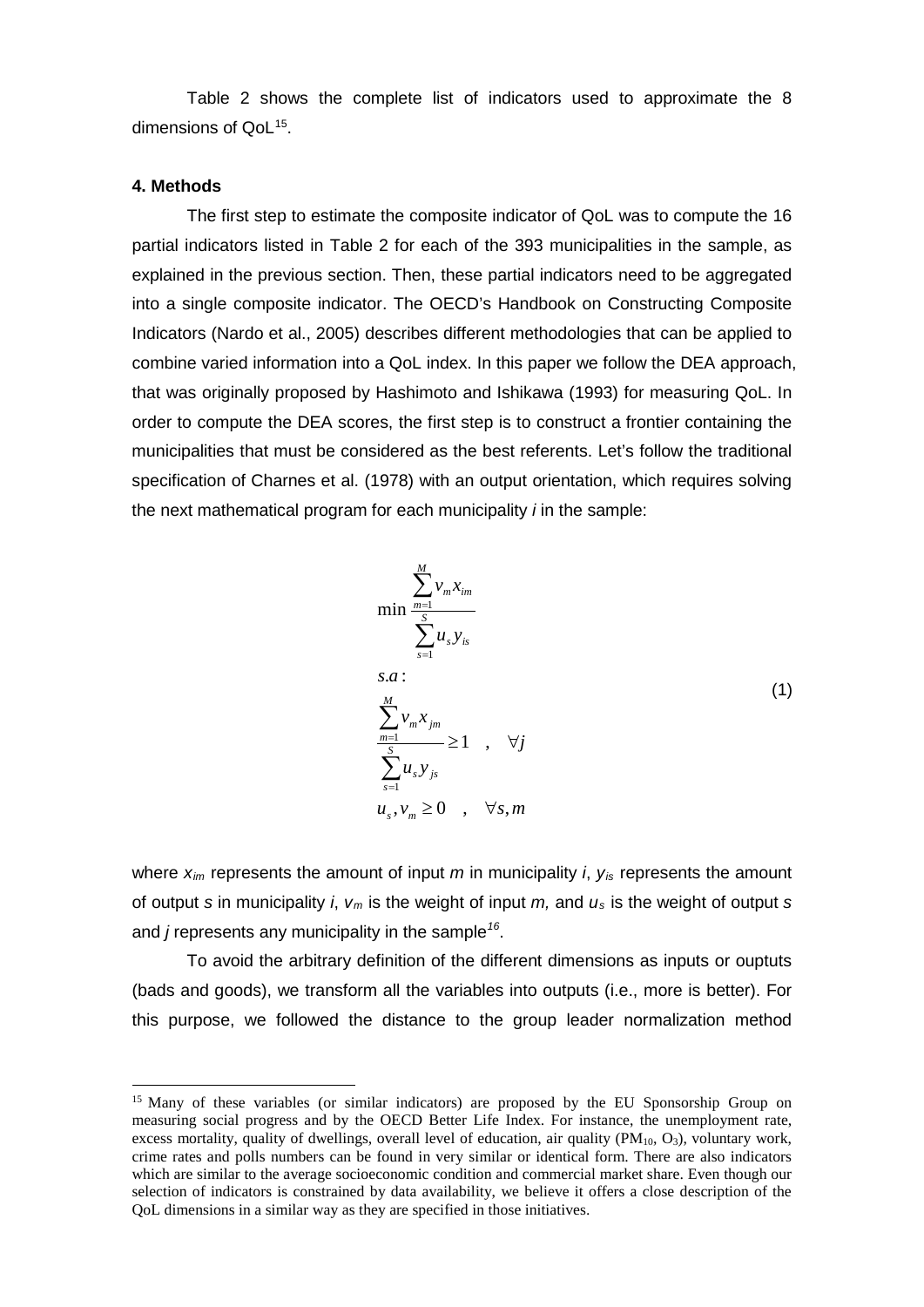proposed by Cherchye et al. (2004). In the case of goods, we divided the value of the variable by its maximum (ASC, QD, OLE, UD, CS, PME, VA, CSC and CMS). In the case of bads, we divided the minimum of the variable by its value (EM, AM,  $PM_{10}$ , O<sub>3</sub>, UR, CRI and CT). All the transformed variables vary from 0 to 1 and higher values indicate better QoL. After these transformations, we can compute a DEA composite indicator in which all the sub-indicators are ouptuts (more is better) and we include an additional fictitious input dummy variable which takes the same value 1 for all municipalities. The resulting DEA model is equivalent to the estimation of the following composite indicator (Cherchye et al., 2007):

$$
\max \sum_{s=1}^{S} u_s y_{is}
$$
  
s.a:  

$$
\sum_{s=1}^{S} u_s y_{js} \le 1 \quad , \quad \forall j
$$
  

$$
u_s \ge 0 \quad , \quad \forall s
$$

Since the program is solved independently for each municipality, optimal weights may be completely different from one municipality to another. The main argument favouring this extreme weight flexibility is that, given that we know nothing about the appropriate weight structure, this procedure will produce an evaluation of the municipality under its most favourable scenario (Benefit of the Doubt, BoD). It could be the case that the population of a particular municipality places more value on the dimensions in which the data reflect a better behaviour of the municipality. The DEA index will be conservative enough to allow for this possibility. On the other hand, complete weight flexibility may be seen as unreasonable. In practice, we end up with completely different sets of weights across municipalities, and these sets often include weights equal to zero (to neutralize dimensions in which the municipality has a poor value). This is a well-known inconsistency in the DEA literature and many different solutions have been suggested in the literature, which imply restricting the range of acceptable values for the weights (Thompson et al. 1986; Dyson and Thanassoulis, 1988; Allen et al. 1997; Roll et al. 1991; Wong and Besley, 1990; Pedraja et al. 1997; Sarrico and Dyson, 2004).

A controversial issue in weight restriction literature is how to decide which the acceptable range of weights is. We propose a classic weight restrictions scheme, which combines a degree of flexibility with an equivalent degree weight consistency.

<sup>&</sup>lt;sup>16</sup> DEA was developed to measure efficiency in production, where a set of inputs (resources) are combined to produce a set of outputs (products and services).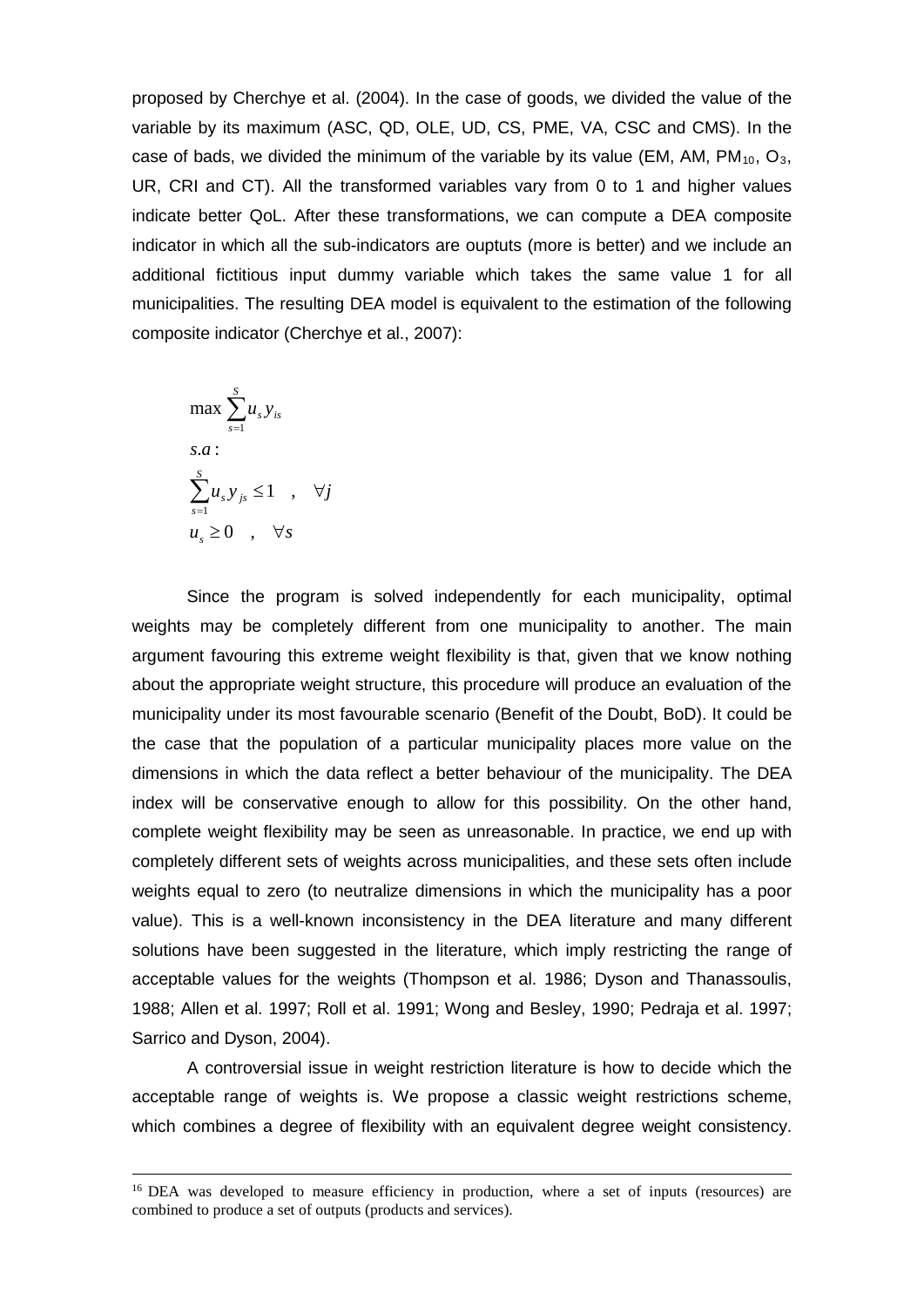The basic idea is to impose 50% consistency, while allowing for 50% flexibility. While unconstrained DEA would represent 100% flexibility, equal weighting would represent 100% consistency. We propose a balanced trade off by imposing the constraint that each partial indicator must have at least one half of the weight it would have under an equal weighting scheme and no more than one half more. This imposes that, at least, half of the weighting will be common for all the municipalities in the sample (16·3.125%=50%) while the other half can be discretional for each municipality. In order to introduce these restrictions we will add the following constraint to the mathematical program for each partial indicator *k*:

$$
0.03125 \le \frac{u_k y_k}{\sum_{s=1}^{16} u_s y_s} \le 0.09375 \quad , \quad k = 1...16
$$

The resulting weights will therefore be halfway between equal weighting and complete BoD weighting.

#### **5. Results**

Before presenting the results of the DEA model, we will briefly describe the geographical differences that can be directly appreciated from the analysis of these 8 dimensions. In order to simplify the presentation of this information, we have aggregated the municipal data at the level of the Autonomous Community (AC) <sup>[17](#page-12-0)</sup>. Table 3 shows descriptive statistics for the 8 dimensions. The first column shows the number of municipalities in the sample belonging to the AC and the percentage of the population of that AC represented in the sample (in brackets). On average the 393 municipalities of our sample cover 68% of the Spanish population, even though they only represent a 5% of the 8122 municipalities in Spain<sup>18</sup>. Although our sample offers a fairly good representation of the Spanish population, some ACs are better represented than others, because they concentrate larger fractions of the population in densely populated areas. Madrid is the best represented AC in our sample, with more than 90% of the population, followed by Murcia (82.5%), Canarias (76.8%) and Comunidad Valenciana (72%). In contrast, more rural ACs are not so well represented in the sample, especially Navarra (39.4%), Extremadura (40.1%) and Castilla-La Mancha (40.5%).

In order to aggregate the municipal data at the AC level, we computed a weighted average of each partial indicator for each AC, using population figures as weights. The table shows the averages for each QoL dimension and, also, an arrow indicating whether the value is higher than the national average plus 1 standard

<span id="page-12-1"></span><span id="page-12-0"></span><sup>&</sup>lt;sup>17</sup> The political-administrative structure of Spain clusters municipalities into provinces and provinces into Autonomous Communities (ACs). There are 17 ACs and two autonomous cities (Ceuta and Melilla).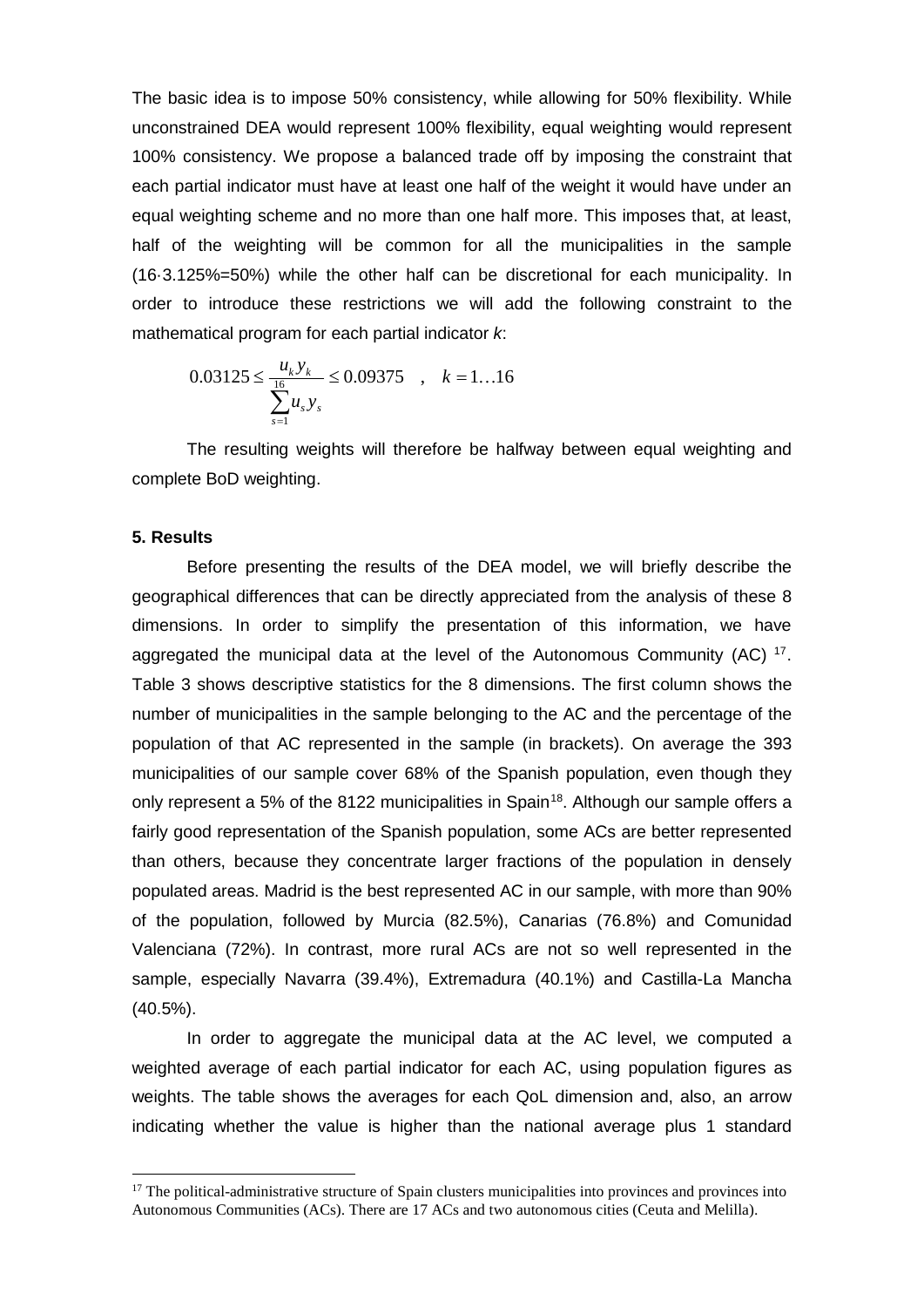deviation (↑) or lower than the national average less 1 standard deviation (↓). Navarra emerges as the AC with the best overall profile, since it shows an upward arrow in 5 of the 8 QoL dimensions. It is closely followed by La Rioja and País Vasco. All these three ACs share the same geographical area in the central north of Spain and obtained very high QoL scores in our previous study for 2001 (González et al., 2011). The most negative profiles are observed in the Autonomous Cities of Ceuta/Melilla and Canarias (4 downward arrows) and Andalucía (3 downward arrows). This is also consistent with our previous results for year 2001. In between, we observe ACs with intermediate profiles, i.e. not too high and not too low in most of the 8 QoL dimensions (Aragón, Castilla y León, Extremadura and Galicia).

#### <<<<<<<<<<TABLE 3 ABOUT HERE>>>>>>>>>

#### <<<<<<<<<TABLE 4 ABOUT HERE>>>>>>>>>>>>>>

Table 4 shows the results of the weight constrained DEA analysis. Navarra and La Rioja still lead the QoL frontier. País Vasco, Castilla-León, Aragón and Extremadura are also close to the frontier. In contrast, Canarias, Ceuta/Melilla, Andalucía and Cataluña obtain the lowest QoL averages. Paradoxically, the municipalities with the highest QoL are located in the AC of Madrid, which has a moderate average of only 0.811. The high standard deviation of Madrid (0.090) is indicative of an uneven distribution of QoL within this AC. Only Canarias, Madrid and Aragón have higher internal dispersion than the average in Spain (0.075), reflecting high internal inequality.

The only municipality obtaining a QoL score equal to 1 (i.e., the maximum possible value) is Pozuelo de Alarcón, closely followed by Boadilla del Monte, Tres Cantos and Mahadahonda with 0.985. All these municipalities belong to the AC of Madrid. Behind them, there is a group of 6 very high QoL municipalities (with scores above 0.95) from the ACs of País Vasco, Madrid and Aragón: Teruel (0.982), Zarautz (0.974), Huesca (0.964), Leioa (0.956), Las Rozas de Madrid (0.953) and Arrasate/Mondragon (0.952). At the bottom we find municipalities from Canarias (Mogán, 0.417), Andalucía (La Línea de la Concepción 0.438; Cártama, 0.506) and Cataluña (Salt, 0.521).

Table 5 shows the top 10/bottom 10 QoL ranking for the 81 municipalities which are either provincial capitals, AC capitals or have population over 100000. The table shows the QoL score and the position of the municipality within the overall ranking of the 393 municipalities included in the sample. Teruel is the first provincial capital to appear in the ranking, while it occupies the fifth position in the overall ranking with a

<sup>&</sup>lt;sup>18</sup> Many of these are very small municipalities. The smallest one has only 3 citizens registered.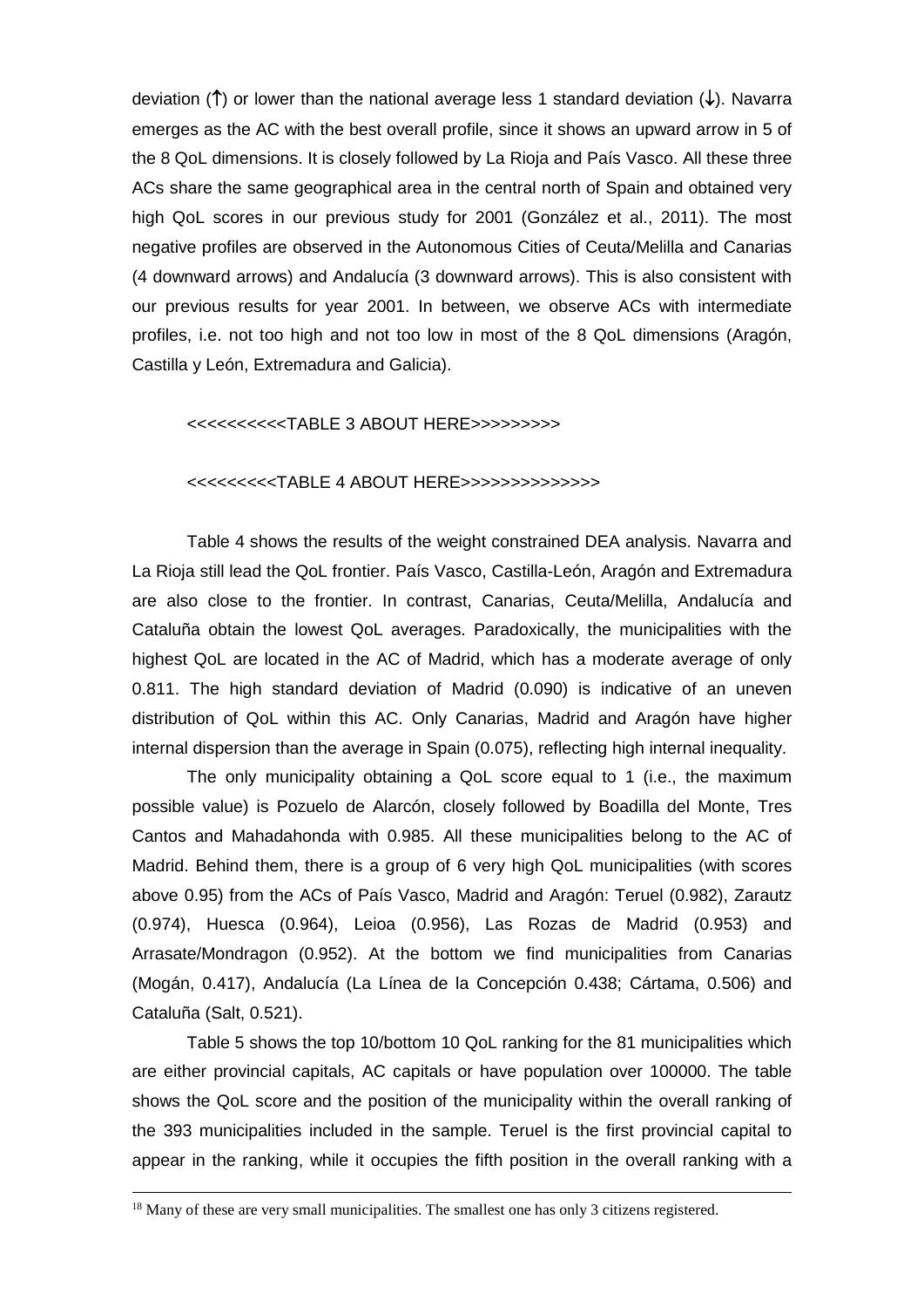score of 0.982. In the top ten we find all similar small and medium sized capitals from the central and northern regions of Spain. Of this list, only San Sebastián, Pamplona and Logroño are over 100000. In contrast, in the bottom ten we find big and medium sized municipalities which are not provincial capitals (except Málaga and Huelva). They locate principally in the Southern regions (including Canarias), and the ACs of Cataluña and Madrid.

## <<<<<<<<<TABLE 5 ABOUT HERE>>>>>>>>>>>>>>

If we focus on the ten biggest municipalities, Valencia and Zaragoza obtain the highest QoL with scores of 0.838 and 0.836, respectively. They are followed by Bilbao (0.832), Murcia (0.823) and Madrid (0.816). In contrast, Málaga (0.743), Sevilla (0.758) and Las Palmas de Gran Canaria (0.774) obtain the lowest scores.

Figure 1 shows the geographical distribution of the QoL in the 52 Spanish provinces. The lowest levels of QoL (yellow areas) are displayed in Canarias, the provinces of Andalucía and the provinces in the Mediterranean coast except Valencia and Murcia (Alicante, Castellón, Tarragona, Barcelona and Gerona). The provinces in red achieve the largest QoL indices and are concentrated in the central north part of Spain (Guipuzcoa, Navarra, La Rioja, Soria, Huesca, Teruel and Cuenca) and the western provinces of Cáceres and Orense. The northern west obtains in general terms a good evaluation. This distribution is similar to the one depicted for 2001 by González et al. (2011). The main difference is observed in the Mediterranean provinces of Cataluña and Valencia, which performed fairly well in 2001 and turned to yellow in 2011. The deterioration in the QoL of the Mediterranean regions has also been noted by Navarro and Artal (2015). The high degree of vulnerability of the Mediterranean regions to face the economic crisis, as reported by Méndez, Abad and Echaves (2015) for the period 2006-2012, explains this negative trend in that part of Spain.

#### <<<<<<<FIGURE 1 ABOUT HERE>>>>>>>>>>>>>>>>>>

Finally, we want to explore the relationship between GDP and QoL. For this purpose, we will use per capita GDP data at the provincial level. Figure 2 shows the relationship between our QoL index and per capita GDP in the 52 Spanish provinces. While we find a statistically significant inverted U-shape correlation between the two variables, the figure also shows large departures from the regression curve. Central-Western and Central-Northern provinces like Teruel, Huesca or Cáceres have QoL well above the line, while Southern and Mediterranean provinces are considerably below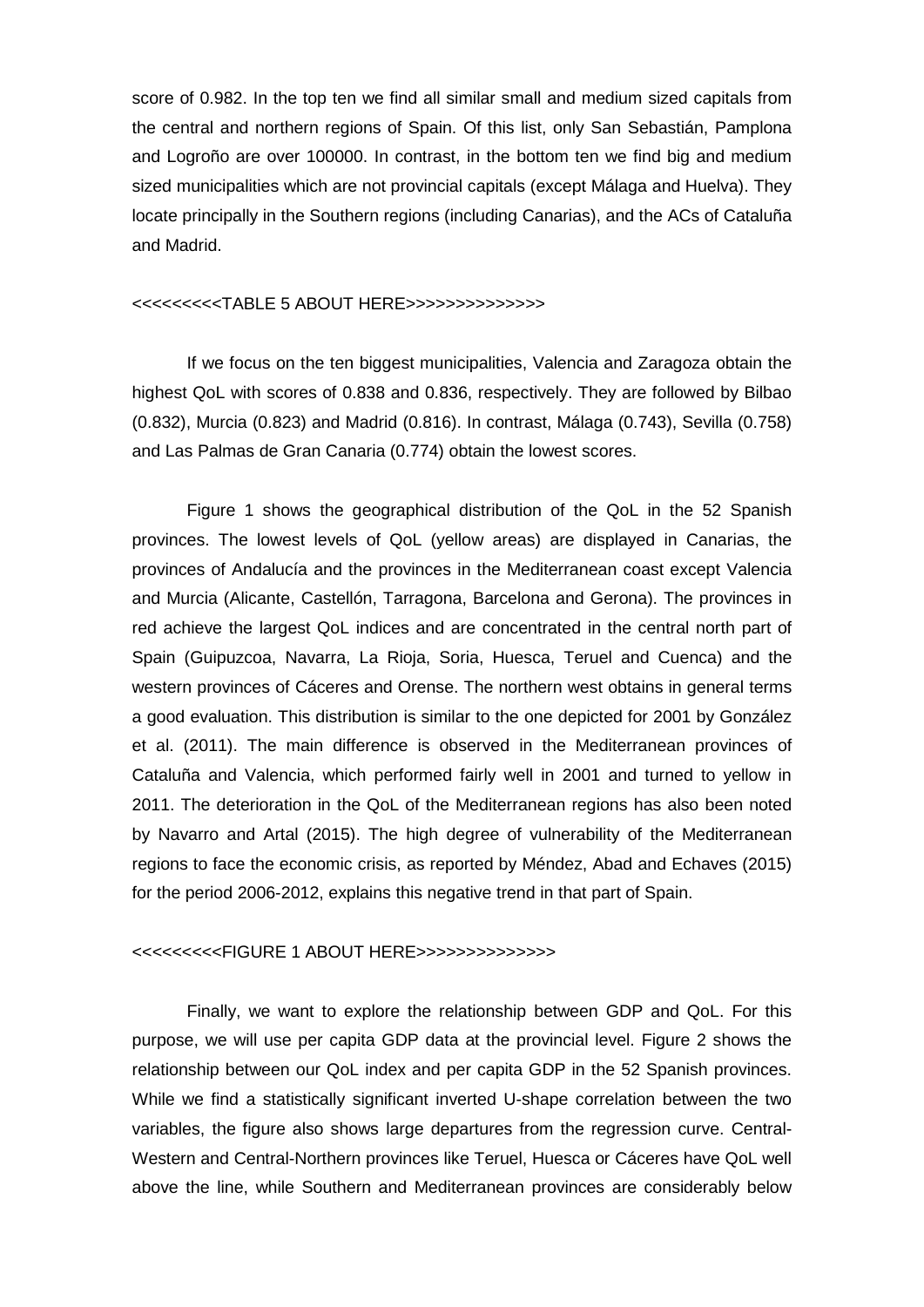the line. The biggest provinces, those with more than 1 million population (Madrid, Barcelona, Valencia, Alicante, Málaga, Sevilla, and Cádiz), are all below the line, reflecting the costs of large urban areas in terms of QoL. In contrast, the smallest provinces (Teruel, Soria, Huesca, Segovia, Cuenca, Ávila, Zamora, Palencia and Lugo) are mostly above the line.

#### <<<<<<<FIGURE 2 ABOUT HERE>>>>>>>>>>>>>>>>>

## **6. Concluding remarks**

Measuring QoL involves collecting information on a wide variety of indicators covering the different facets of well-being. Traditionally, economic indicators adjusted with health and education variables have been used extensively, inspired by the Human Development Index of the United Nations. Today, that approach is clearly incomplete. Different experts and institutions recommend using an exhaustive list of indicators covering the most material aspects of well-being, health and education, but also the environment, safety, governance, social interaction and personal activities. The problem with this approach is that when the unit of analysis falls from nation to region and from region to municipality it becomes increasingly difficult to obtain the data which is needed in order to cover all those dimensions of QoL appropriately.

Throughout this research, we have systematically revised all the available data sources that contained potentially useful information in order to assess the 8 dimensions of QoL proposed at the municipal level in Spain. While some indicators can be easily obtained from conventional official statistics (unemployment or political voice, for instance), other were obtained after soliciting microdata from different sources and after complex statistical treatment of those data (avoidable mortality, excess mortality or quality of dwellings, for instance). The final outcome of this arduous work was a complete set of 16 indicators, two per each of the 8 dimensions of QoL considered, for all the Spanish municipalities with population over 20000. This sample represents 68% of the entire Spanish population, although some unpopulated regions are underrepresented given their rural municipal structure (for example, Navarra or Extremadura).

Through a DEA program, we combined these 16 variables into a composite indicator, following the transformations proposed by Cherchye et al. (2007). To avoid the well-known deficit in the discriminating power of DEA when there is total weighting freedom, we imposed a structure of weight restrictions forcing 50% of the weighting vector to be common across municipalities. We believe this structure allows for enough discretion (needed to account for differential priorities in different municipalities under a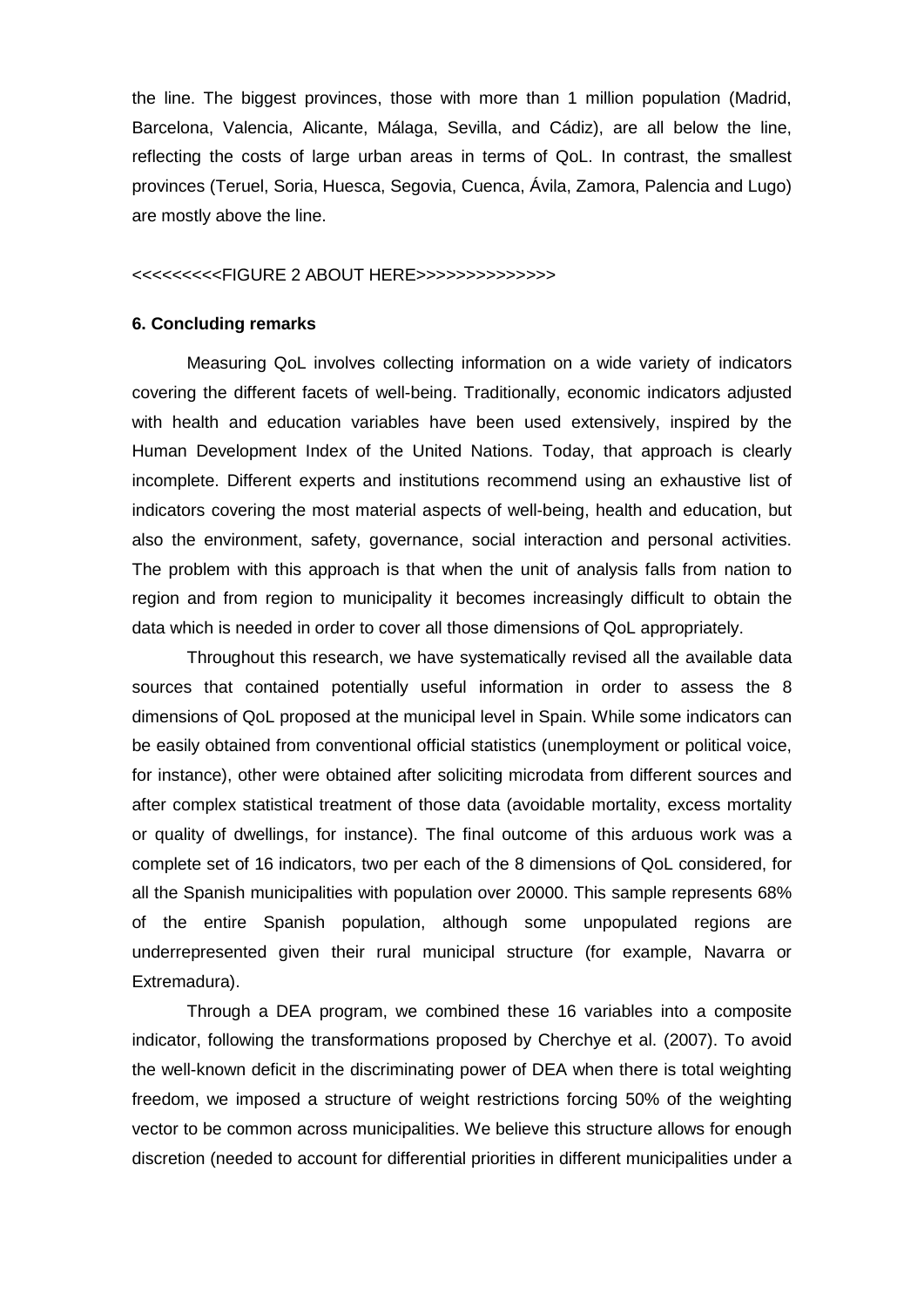"benefit of the doubt" scenario), assuring at the same time a minimum desirable consistency in weighting.

We find the Central Northern regions comprising the highest QoL averages and the Southern and Mediterranean regions showing the lowest performance. This finding is consistent with the identification of the Mediterranean and Southern regions as the most exposed to the financial crisis. Future research should establish a direct comparison with the situation in 2001. This comparison will allow identifying catching up movements and also shifts in the QoL frontier.

## **References**

Allen, R., Athanassopoulos, R., Dyson, G., & Thanassoulis, E. (1997). Weights restrictions and value judgements in Data Envelopment Analysis: Evolution, development and future directions. *Annals of Operations Research,* 73, 13-34.

Andrews, F.M., & Withey, S.B. (1976). *Social indicators of well-being: American's perceptions of life quality*. New Yoek: Plenum Press.

Ballas, D. (2013). What makes a happy city? *Cities*, 32, 39-50.

Becker, R.A., Denby, L., McGill, R. & Wilks, A.R. (1989). Analysis of data from the Places Rated almanac. *The American Statistician*, 41(3), 169-186.

Campbell, A., Converse, P.E., & Rodgers, W.L. (1976). *The quality of American life: perceptions, evaluations and satisfactions*. Rusell Sage Foundation.

Charnes, A., Cooper, W.W., & Rhodes, E. (1978). Measuring the Efficiency on Decision Making Units. *European Journal of Operational Research,* 2, 429-44.

Cherchye, L., Moesen, W., & Puyenbroeck, T. (2004). Legitimately diverse, yet comparable: on synthesizing social inclusion performance in the EU. *Journal of Common Market Studies*, 42, 919-955.

Cherchye, L., Moesen, W., Rogge, N., & Puyenbroeck, T. (2007). An introduction to benefit of the doubt composite indicators. *Social Indicators Research,* 82, 111-145.

Costanza, R., Hart, M., Posner, S., & Talberth, J. (2009). *Beyond GDP: The need for new measures of progress.* The Pardee Papers Nº4, Boston University, Boston MA.

Cuadrado-Ballesteros, B., García-Sánchez, I. M., & Prado-Lorenzo, J. M. (2012). Effects of different modes of local public services delivery on quality of life in Spain. *Journal of Cleaner Production*, 37, 68-81.

Dyson, R.G., & Thanassoulis, E. (1988). Reducing weight flexibility in Data Envelopment Analysis. *Journal of Operational Research Society,* 6, 563-576.

Easterlin, R.A. (1974). Does economic growth improve the human lot? Some empirical evidence. In David, R. and Reder; R. (Eds) *Nations and Households in Economic Growth: Essays in honor of Moses Abramovitz*, New York, Academic Press.

Erikson, R. (1974). Welfare as a planning goal. *Acta Sociologica,* 17(3), 273-288.

Erikson, R. (1993). Descriptions of inequality: the Sweedish approach to welfare research. In M. Nussbaum, A. Sen (Eds), The Quality of Life, Oxford: Clarendon press, pp. 67-87.

Fitoussi, J.P., & Stiglitz, J. (2011). On the Measurement of Social Progress and Well Being: Some further thoughts. Working paper 2011-19, OFCE-Observatoire Français des Conjonctures Économiques, Paris.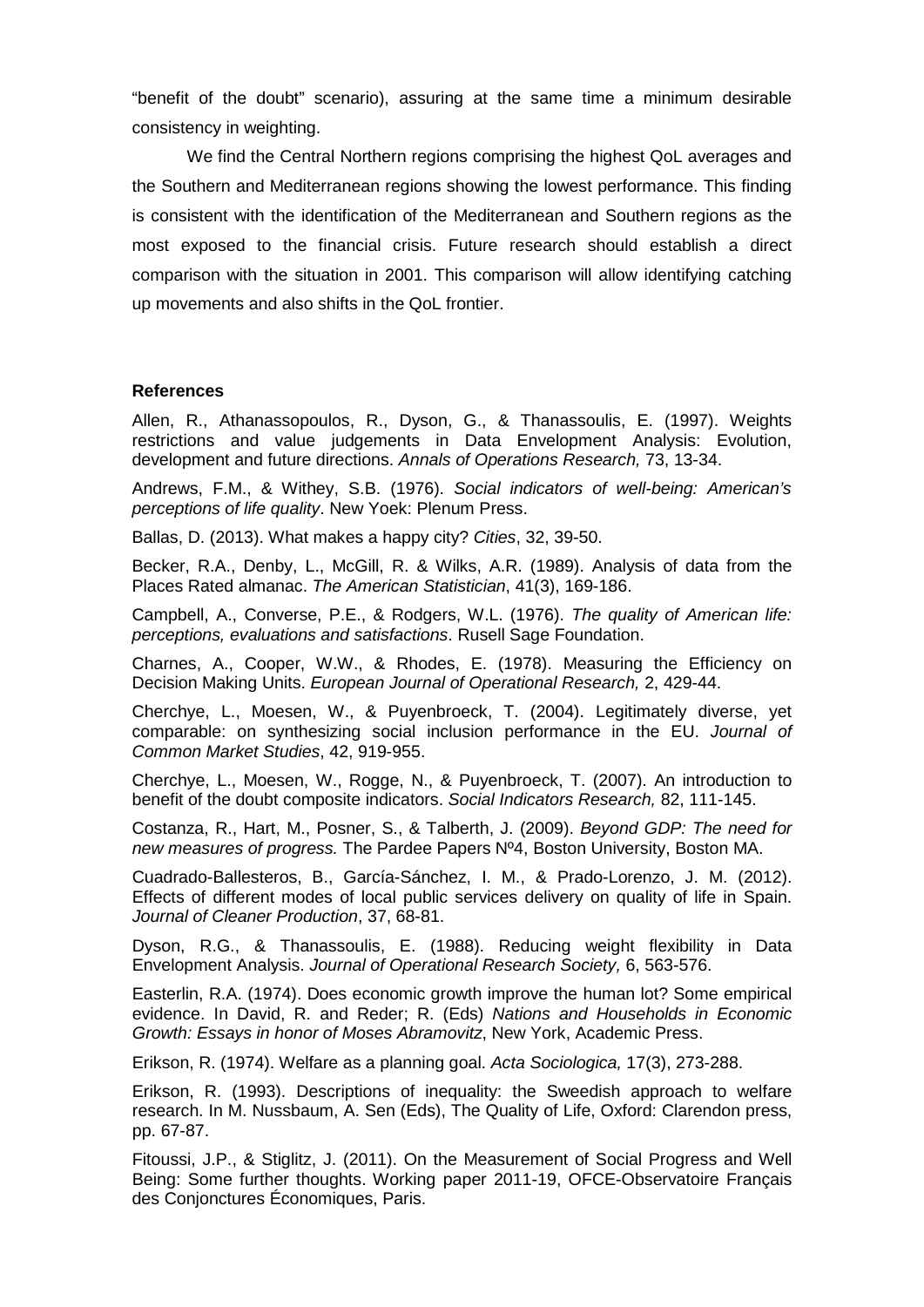Gispert, R., Arán, M., Puigdefábregas, A. & Grupo para el Consenso en la Mortalidad Evitable (2006). La mortalidad evitable: lista de consenso para la actualización del indicador en España. Gaceta Sanitaria, 20(3), 184-193.

González, E., Cárcaba, A., & Ventura, J. (2011). The importance of the geographic level of analysis in the assessment of the Quality of Life: the case of Spain. *Social Indicators Research*, 102, 209-228.

Grace, G. (1989). Education: commodity or public good. *British Journal of Education Studies*, 37(3), 207-221.

Groves, S.M., Godsey, W.M., & Shulman, M.A. (1981). Financial indicators for local government., *Public Budgeting and Finance,* 1(2), 5-19.

Guardiola, J., Picazo-Tadeo, A.J., & Rojas, M. (2015). Economic crisis and well-being in Europe: introduction. *Social Indicators Research*, 120, 319-322.

Hashimoto, A., & Ishikawa, H. (1993). Using DEA to evaluate the state of society as measured by multiple social indicators. *Socio-Economic Planning Sciences,* 27, 257- 268.

Janlert, U. (1997). Unemployment as a disease and diseases of the unemployed. *Scandinavian Journal of Work, Environment & Health*, 23(3), 79-83.

Kuznets, S. (1934). National Income 1929–1932. A report to the U.S. Senate, 73rd Congress, 2nd Session. Washington, DC. US Government Printing Office.

Lahelma, E. (1992). Unemployment and mental well-being: elaboration of the relationship. *International Journal of Health Services*, 22(2), 261-274.

Lloyd, K.M., & Auld, C.J. (2002). The role of leisure in determining quality of life: issues of content and measurement. *Social Indicators Research,* 57, 43-71.

López, M.E., & Sánchez, P. (2009). La medición de la calidad de vida en las comarcas gallegas. Revista Galega de Economía, 18(1), 1-20.

Mariano, E.B., Sobreiro, V.A., & Rebelatto, D.A. (2015). Human development and Data Envelopment Analysis: A structured literature review. OMEGA, 54, 33-49.

Marshall, E., & Shortle, J. (2005). Using DEA and VEA to evaluate quality of life in the Mid-Atlantic states. *Agricultural and Resource Economics Review,* 34(2), 185-203.

Martin, J.C., & Mendoza, C. (2013). A DEA approach to measure the Quality of Life in the municipalities of the Canary Islands. Social Indicators Research, 113, 335-353.

McKee-Ryan, F., Song, Z., Wanberg, C.R., & Kinicki, A.J. (2005). Psychological and physical well-being during unemployment: a meta-analitic study. *Journal of Applied Psychology*, 90(1), 53-76.

Méndez, R., Abad, L.D., & Echaves, C. (2015). *Atlas de la Crisis: Impactos socioeconómicos y territorios vulnerables en España*, Tirant Humanidades, Valencia, Spain.

Morais, P., & Camanho, A. (2011). Evaluation of Performance of European cities with the aim to promote quality of life improvements. OMEGA, 39, 398-409.

Nardo, M., Saisana, M., Saltelli, A., Tarantola, S., Hoffman, A., & Giovannini, E. (2005). *Handbook on constructing composite indicators: methodology and user guide.* OECD Statistics Working Paper Series.

Navarro, J.M., & Artal, A. (2015). Foot voting in Spain: What do internal migrations say about Quality of Life in the Spanish municipalities? *Social Indicators Research*, 124(2), 501-515.

Pedraja, F., Salinas, J., & Smith, P. (1997). On the role of weight restrictions in Data Envelopment Analysis. *Journal of Productivity Analysis,* 8, 215-230.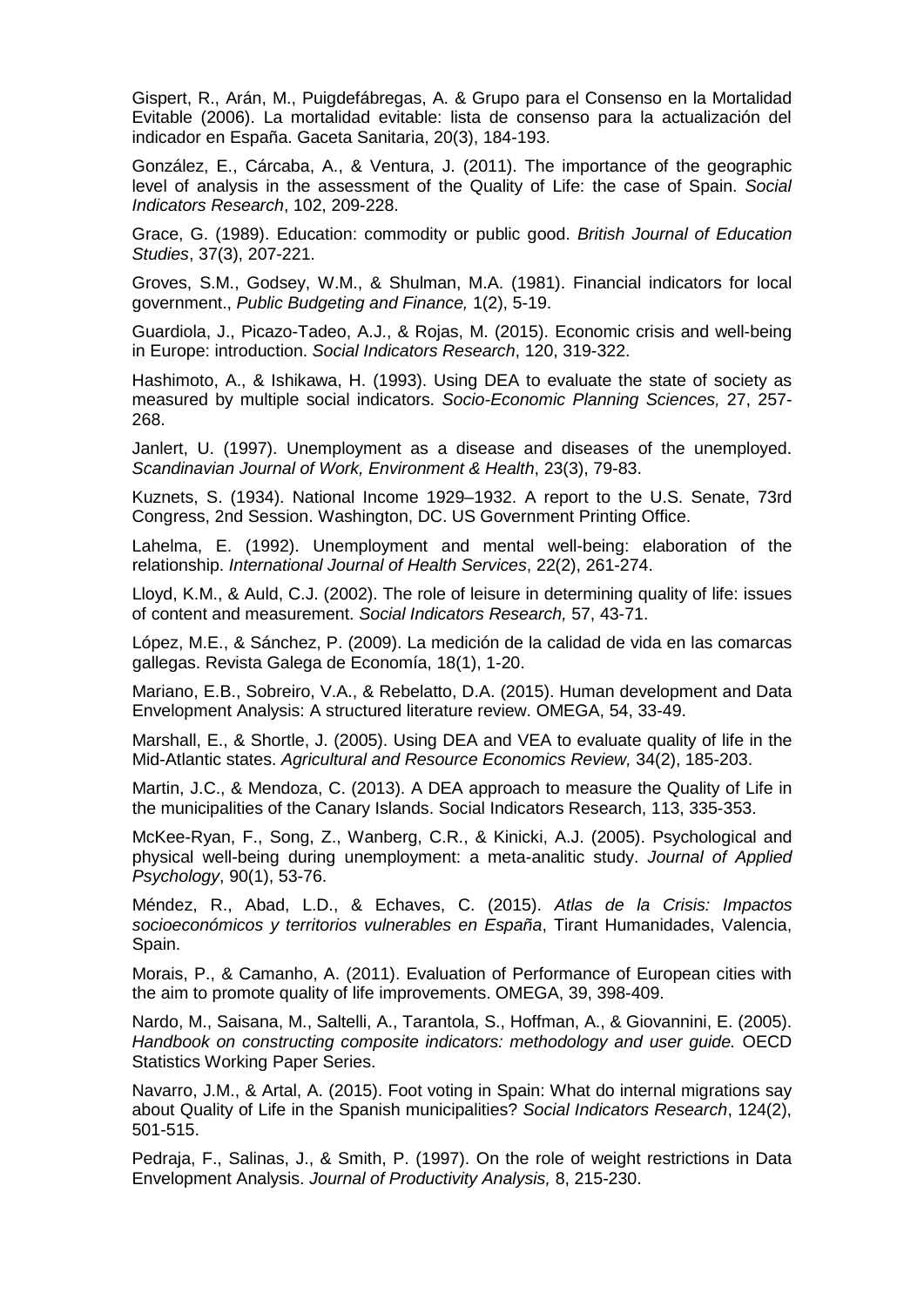Poldaru, R., & Roots, J. (2014). A PCA-DEA approach to measure the quality of life in Estonian counties. *Socio-Economic Planning Sciences*, 48, 65-73.

Ranis, G., & Stewart, F. (2000). Economic Growth and Human Development. *World Development*, 28(2), 197-219.

Roll, Y., Cook, W.D., & Golany, B. (1991). Controlling factor weights in Data Envelopment Analysis. *IIE Transactions,* 23, 2-9.

Ross, C.E., & Van Willigen, M. (1997). Education and the subjective quality of life. *Journal of Health and Social Behavior,* 38(3), 275-297.

Royuela, V., Suriñach, J., & Reyes, M. (2003). Measuring QoL in small areas over different periods of time: Analysis of the province of Barcelona. *Social Indicators Research,* 64(1), 51-74.

Sarrico, C.S., & Dyson, R.G. (2004). Restricting virtual weights in Data Envelopment Analysis. *European Journal of Operational Research,* 159, 17-34.

Sen, A. (1993). Capability and well-being. In M. Nussbaum, A. Sen (Eds), The Quality of Life, Oxford: Clarendon press, pp. 30-53.

Somarriba, N., Zarzosa, P., & Pena, B. (2015). The economic crisis and its effects on the quality of life in the European Union. Social Indicators Research, 120, 323-343.

Stiglitz, J., Sen, A., & Fitoussi, J.P. (2010). *Mismeasuring our Lives: Why GDP doesn't add up*. New York: The New York Press.

Stutzer, A., & Frey, B.S. (2008). Stress that doesn't pay: the commuting paradox. *The Scandinavian Journal of Economics,* 110(2), 339-366.

Thompson, R.G., Singleton, F., Thrall, R., & Smith, B. (1986). Comparative site evaluations for locating a high energy physics lab in Texas. *Interfaces,* 16, 35-49.

WHO (2006). *Air quality guidelines for particulate matter, ozone, nitrogen dioxide and sulfur dioxide. Global update 2005 (Summary of risk assessment).* World Health Organization, Regional Office for Europe, Copenhagen.

Wong, Y-HB., & Beasley, J.E. (1990). Restricting weight flexibility in Data Envelopment Analysis. *Journal of Operational Research Society,* 41, 829-835.

Zarzosa, P. (2005). *La calidad de vida en los municipios de Valladolid*. (Valladolid: Diputación Provincial de Valladolid.)

Zafra-Gómez, J.L., López-Hernández, A.M., & Hernández-Bastida, A. (2009). "Developing a model to measure financial condition in local government evaluating service quality and minimizing the effects of the socioeconomic environment: An application to Spanish municipalities. *The American Review of Public Administration*, 39(4), 425-449.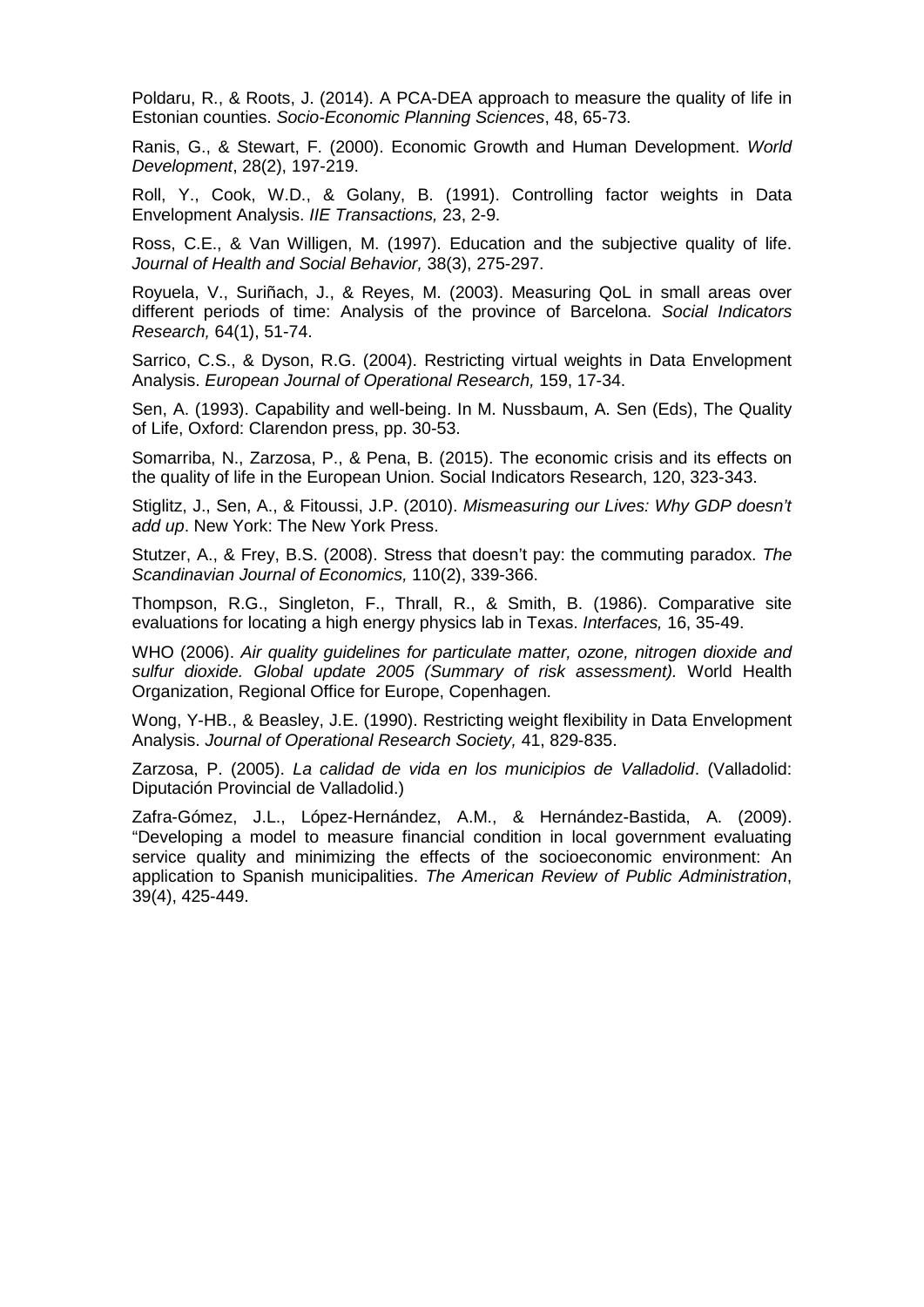|                | Our proposal               | Stiglitz et al<br>(2010)   | Sponsorship group      | <b>OECD</b>  |
|----------------|----------------------------|----------------------------|------------------------|--------------|
| 1              | <b>Material living</b>     | Economic                   | <b>Material living</b> | Income,      |
|                | conditions                 | insecurity                 | conditions             | Housing      |
| $\overline{2}$ | Health                     | <b>Health</b>              | Health                 | Health       |
| 3              | Education                  | Education                  | Education              | Education    |
| 4              | Environment                | Environmental              | Natural & living       | Environment  |
|                |                            | conditions                 | environment            |              |
| 5              | Economic &                 | Personal insecurity        | Economic & physical    | Safety, Jobs |
|                | physical safety            |                            | safety                 |              |
| 6              | Governance &               | Political voice &          | Governance & basic     | Civic        |
|                | political voice            | governance                 | rights                 | engagement   |
| $\overline{7}$ | Social interaction         | Social connections         | Leisure & Social       | Community    |
|                |                            |                            | interaction            |              |
| 8              | <b>Personal activities</b> | <b>Personal activities</b> | Productive & valued    | Work-Life    |
|                |                            |                            | activities             | balance      |

**Table 1.** Eight dimensions of QoL

**Table 2.** Partial indicators of the QoL dimensions

| <b>QoL dimension</b>       | <b>Indicators</b>                           |
|----------------------------|---------------------------------------------|
| <b>Material Living</b>     | Average Socio-economic Condition            |
| Conditions                 | (ASC)                                       |
|                            | Quality of Dwellings (QD)                   |
| Health                     | <b>Excess Mortality (EM)I</b>               |
|                            | Avoidable Mortality (AM)                    |
| Education                  | Overall Level of Education (OLE)            |
|                            | Population with a University Degree         |
|                            | (UD)                                        |
| Environment                | Particulate Matter (PM <sub>10</sub> )      |
|                            | Ozone $(O_3)$                               |
| Economic & Physical        | Unemployment Rate (UR)                      |
| Safety                     | Crime rate (CRI)                            |
| Governance & Political     | Local government Cash Surplus (CS)          |
| voice                      | <b>Participation in Municipal Elections</b> |
|                            | (PME)                                       |
| Social interaction         | Population participating in                 |
|                            | <b>Volunteering Activities (VA)</b>         |
|                            | <b>Cultural and Social Centers (CSC)</b>    |
| <b>Personal Activities</b> | <b>Commercial Market Share (CMS)</b>        |
|                            | Commuting Time (CT)                         |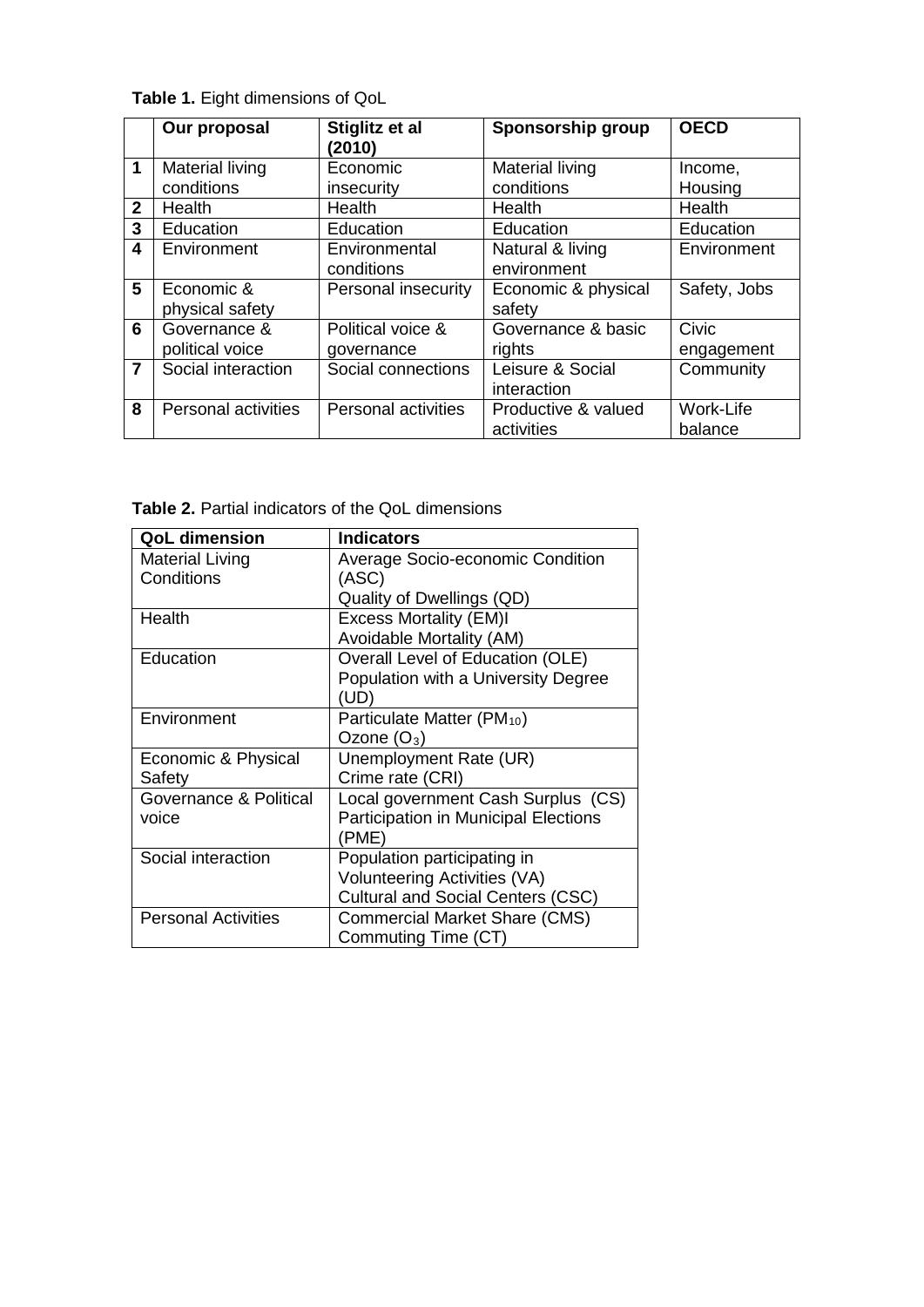|                       | $\mathsf{N}$<br>(Coverage<br>$%$ ) | Material<br>Living<br>Conditions | Health             | Education          | Environme<br>nt    | Economic<br>and<br>Physical<br>Safety | Governanc<br>e and<br>Political<br>Voice | Social<br>interaction | Personal<br>Activities |
|-----------------------|------------------------------------|----------------------------------|--------------------|--------------------|--------------------|---------------------------------------|------------------------------------------|-----------------------|------------------------|
| Andalucía             | 81 (67.7)                          | $0.631\sqrt{ }$                  | $0.373\downarrow$  | 0.544              | 0.564              | $0.282\downarrow$                     | 0.654                                    | 0.457                 | 0.681                  |
| Aragón                | 4(58.5)                            | 0.738                            | 0.409              | 0.622              | 0.522              | 0.387                                 | 0.700                                    | 0.480                 | 0.654                  |
| Asturias              | 7(69.4)                            | 0.695                            | $0.363\downarrow$  | 0.588              | 0.539              | 0.438 <sup>†</sup>                    | 0.720                                    | $0.396\downarrow$     | 0.660                  |
| <b>Baleares</b>       | 12(70.8)                           | 0.699                            | 0.406              | 0.538              | 0.594              | 0.392                                 | 0.646                                    | 0.461                 | 0.754                  |
| Canarias              | 25 (76.8)                          | $0.588\downarrow$                | 0.396              | $0.517\sqrt{ }$    | $0.472\downarrow$  | $0.294\text{V}$                       | 0.710                                    | 0.426                 | 0.680                  |
| Cantabria             | 5(54.0)                            | 0.728                            | 0.407              | 0.597              | 0.590 <sup>†</sup> | 0.403                                 | 0.740                                    | $0.376\downarrow$     | 0.706                  |
| Castilla y León       | 15(50.8)                           | 0.726                            | 0.436              | 0.611              | 0.520              | 0.382                                 | 0.698                                    | 0.437                 | 0.708                  |
| Castilla-La<br>Mancha | 15(40.5)                           | 0.730                            | 0.447              | 0.572              | 0.528              | 0.345                                 | 0.727                                    | 0.442                 | 0.702                  |
| Cataluña              | 63 (70.3)                          | 0.712                            | 0.418              | 0.580              | 0.562              | 0.333                                 | 0.637                                    | 0.479                 | $0.628\downarrow$      |
| Com.<br>Valenciana    | 63 (72.0)                          | 0.675                            | 0.388              | 0.548              | 0.541              | $0.297\downarrow$                     | 0.723                                    | 0.453                 | 0.691                  |
| Extremadura           | 7(40.1)                            | 0.684                            | 0.406              | 0.601              | 0.553              | 0.326                                 | 0.763                                    | 0.478                 | 0.715                  |
| Galicia               | 22(51.4)                           | 0.722                            | 0.412              | 0.591              | 0.520              | 0.388                                 | 0.717                                    | 0.415                 | 0.686                  |
| Madrid                | 32 (90.3)                          | 0.740                            | 0.508 <sup>†</sup> | 0.672              | 0.535              | 0.376                                 | 0.695                                    | 0.416                 | $0.574\text{V}$        |
| Murcia                | 17 (82.5)                          | 0.679                            | 0.397              | $0.520\text{V}$    | 0.517              | 0.378                                 | 0.708                                    | 0.436                 | 0.710                  |
| Navarra               | 3(39.4)                            | 0.774                            | 0.450 <sup>†</sup> | 0.673 <sup>†</sup> | 0.540              | 0.439 <sup>†</sup>                    | 0.722                                    | 0.567 <sup>†</sup>    | 0.743                  |
| País Vasco            | 18 (64.4)                          | 0.727                            | 0.406              | 0.630              | 0.588 <sup>†</sup> | $0.423$ <sup>↑</sup>                  | 0.693                                    | 0.492                 | 0.653                  |
| La Rioja              | 2(55.2)                            | 0.735                            | 0.436              | 0.598              | 0.605 <sup>†</sup> | 0.402                                 | 0.741                                    | 0.529 <sup>†</sup>    | $0.762$ ↑              |

Ceuta/Melilla 2 (100.0) 0.536↓ 0.346↓ 0.513↓ 0.530 0.229↓ 0.653 0.473 0.787

**Table 3.** Eight QoL Dimensions by Autonomous Community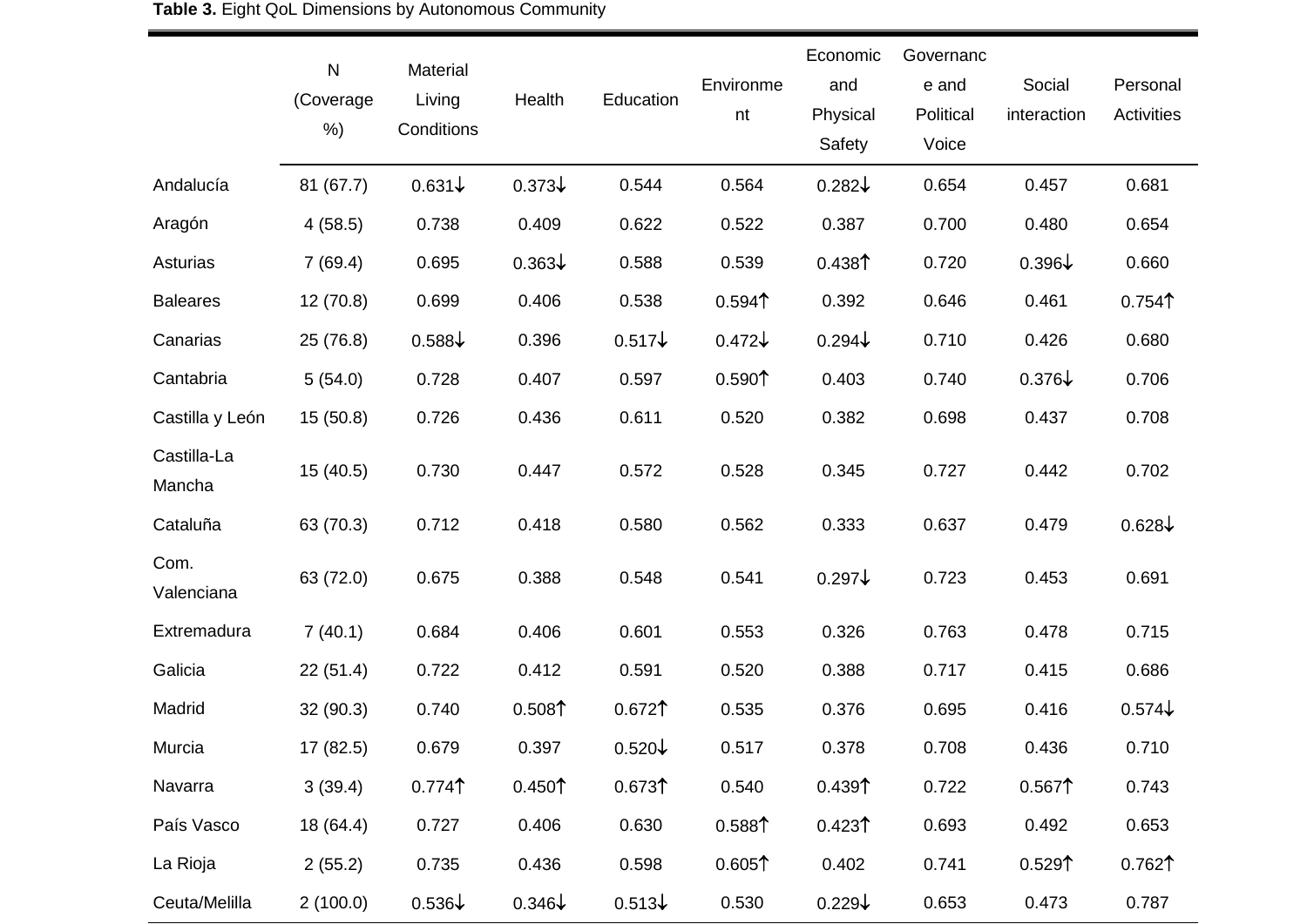|                    | n              | Average | Min   | Max          | <b>SD</b> | Coverage % |
|--------------------|----------------|---------|-------|--------------|-----------|------------|
| Andalucía          | 81             | 0.750   | 0.438 | 0.897        | 0.069     | 67.7       |
| Aragón             | 4              | 0.851   | 0.835 | 0.982        | 0.079     | 58.5       |
| Asturias           | $\overline{7}$ | 0.823   | 0.744 | 0.890        | 0.055     | 69.4       |
| <b>Baleares</b>    | 12             | 0.802   | 0.680 | 0.887        | 0.066     | 70.8       |
| Canarias           | 25             | 0.768   | 0.417 | 0.947        | 0.088     | 76.8       |
| Cantabria          | 5              | 0.842   | 0.806 | 0.881        | 0.032     | 54.0       |
| Castilla y León    | 15             | 0.851   | 0.676 | 0.925        | 0.055     | 50.8       |
| Castilla-La Mancha | 15             | 0.827   | 0.722 | 0.921        | 0.064     | 40.5       |
| Cataluña           | 63             | 0.777   | 0.521 | 0.875        | 0.061     | 70.3       |
| Com. Valenciana    | 63             | 0.795   | 0.696 | 0.873        | 0.042     | 72.0       |
| Extremadura        | $\overline{7}$ | 0.858   | 0.825 | 0.913        | 0.033     | 40.1       |
| Galicia            | 22             | 0.845   | 0.720 | 0.948        | 0.062     | 51.4       |
| Madrid             | 32             | 0.811   | 0.665 | 1            | 0.090     | 90.3       |
| Murcia             | 17             | 0.800   | 0.623 | 0.850        | 0.054     | 82.5       |
| Navarra            | 3              | 0.909   | 0.873 | 0.938        | 0.033     | 39.4       |
| País Vasco         | 18             | 0.857   | 0.774 | 0.974        | 0.064     | 64.4       |
| La Rioja           | $\mathbf{2}$   | 0.910   | 0.857 | 0.917        | 0.042     | 55.2       |
| Ceuta/Melilla      | $\overline{2}$ | 0.735   | 0.720 | 0.750        | 0.021     | 100        |
| Total              | 393            | 0.790   | 0.417 | $\mathbf{1}$ | 0.075     | 68.0       |

**Table 4. Summary of weight constrained QoL scores grouped by Autonomous Region**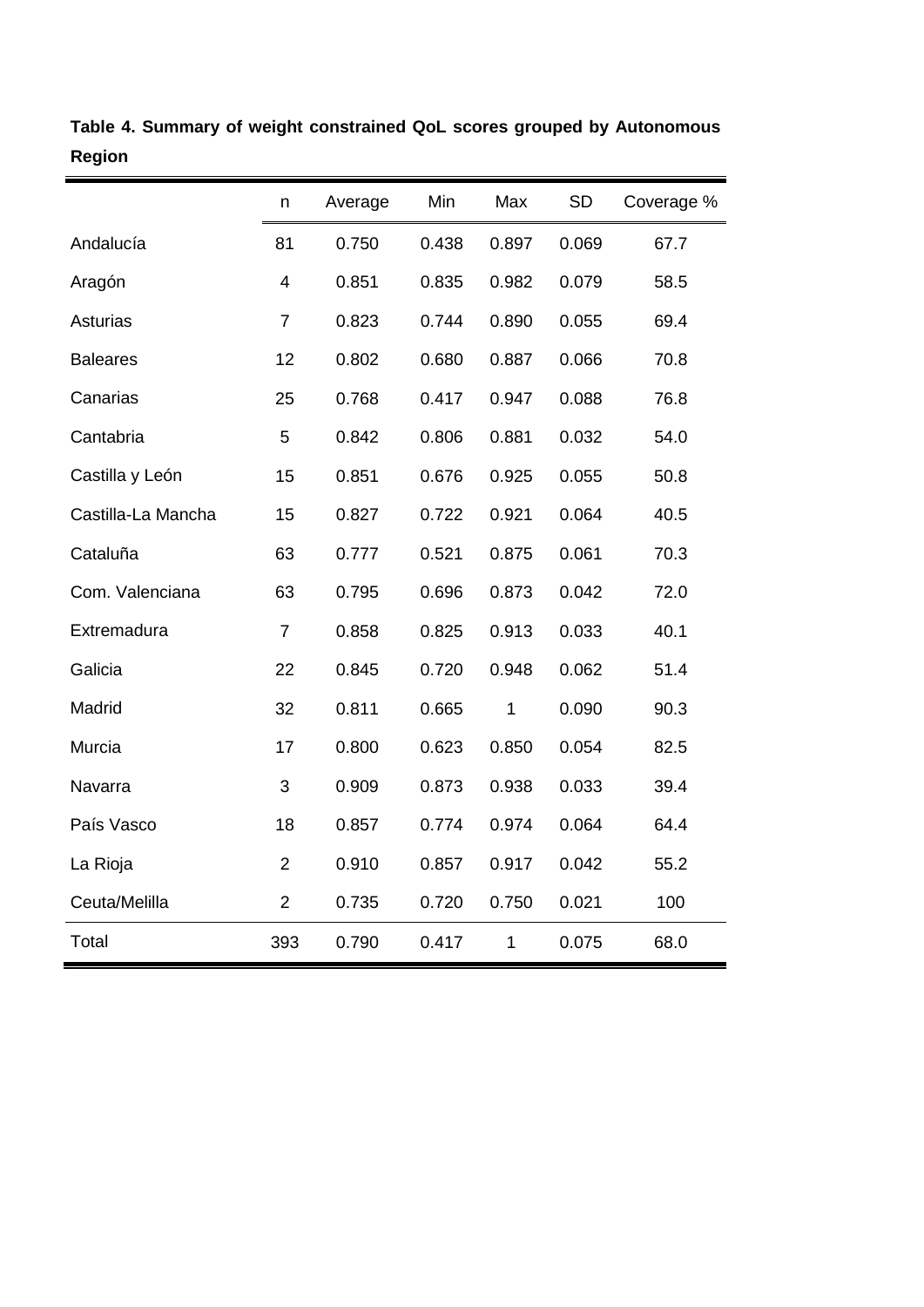| <b>Municipality</b><br><b>TOP 10</b> | <b>Rank</b> | <b>Score</b> | <b>Municipality</b><br><b>BOTTOM 10</b> |     | Rank Score |
|--------------------------------------|-------------|--------------|-----------------------------------------|-----|------------|
| Teruel                               | 5           | 0.982        | Huelva                                  | 300 | 0.747      |
| Huesca                               | 7           | 0.964        | Málaga                                  | 309 | 0.743      |
| Santiago de                          |             |              |                                         |     |            |
| Compostela                           | 13          | 0.941        | Jerez de la Frontera                    | 326 | 0.735      |
| Soria                                | 16          | 0.925        | Fuenlabrada                             | 333 | 0.730      |
| San Sebastián                        | 17          | 0.922        | Ceuta                                   | 344 | 0.720      |
| Cuenca                               | 18          | 0.921        | <b>Badalona</b>                         | 356 | 0.709      |
| Toledo                               | 19          | 0.919        | Telde                                   | 361 | 0.704      |
|                                      |             |              | Santa Coloma de                         |     |            |
| Logroño                              | 20          | 0.917        | Gramenet                                | 367 | 0.693      |
| Pamplona                             | 21          | 0.913        | Algeciras                               | 374 | 0.677      |
| Cáceres                              | 22          | 0.912        | Parla                                   | 380 | 0.665      |

**Table 5.** QoL ranking of large municipalities and provincial capitals 2011